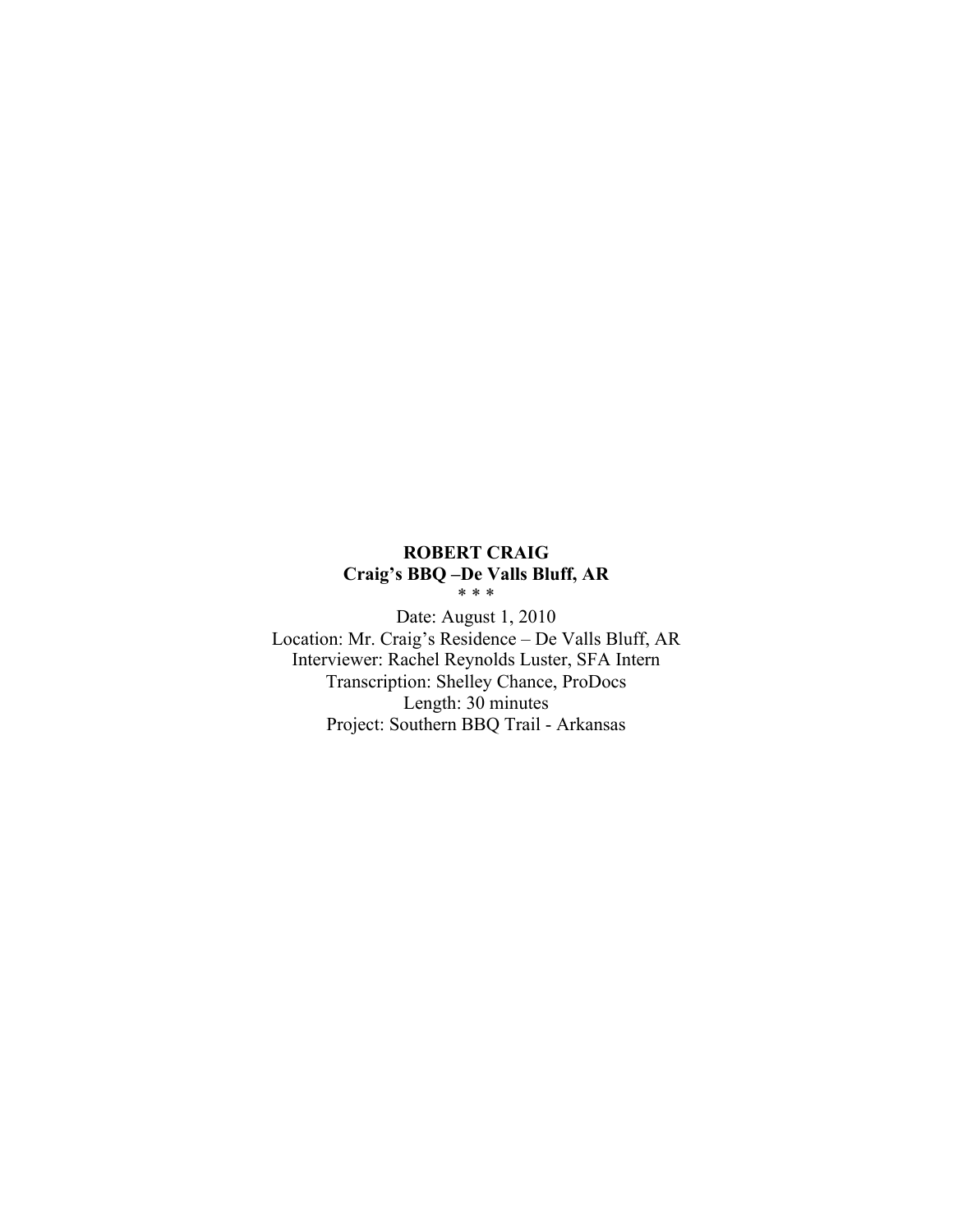# **[Begin Robert Craig Interview]**

# **00:00:01**

**Rachel Reynolds Luster:** All right; it's August 1, 2010 and I'm sitting here with Robert Craig and we're De Valls Bluff, and we're going to talk Arkansas barbecue. And we're in his home. And we came yesterday and—and ate at the restaurant and so if you could just give me a little history about the restaurant.

# **00:00:27**

**Robert Craig:** Well my dad and my uncle, Lawrence Craig was my dad and he's deceased passed on; he passed in 2004—and he along with my uncle, Leslie Craig started the restaurant which is now in its current capacity here in the city, Craig Brothers Café. And it's been in the same spot, location, for—this is 2010, so 63 years.

#### **00:01:06**

**RRL:** And it started in [19]47?

# **00:01:07**

**RC:** Started in '47, June 6<sup>th</sup> I want to say 1947. And it's been going strong ever since. And my—my dad was the originator of the sauce that most people are kind of familiar with at this day and time. And but as I shared with you, we're just humbled as to the notoriety that it's gotten over the years and—and we're just tickled pink just to, you know, be doing what it's doing now because it's—the good Lord above is blessing us; yeah.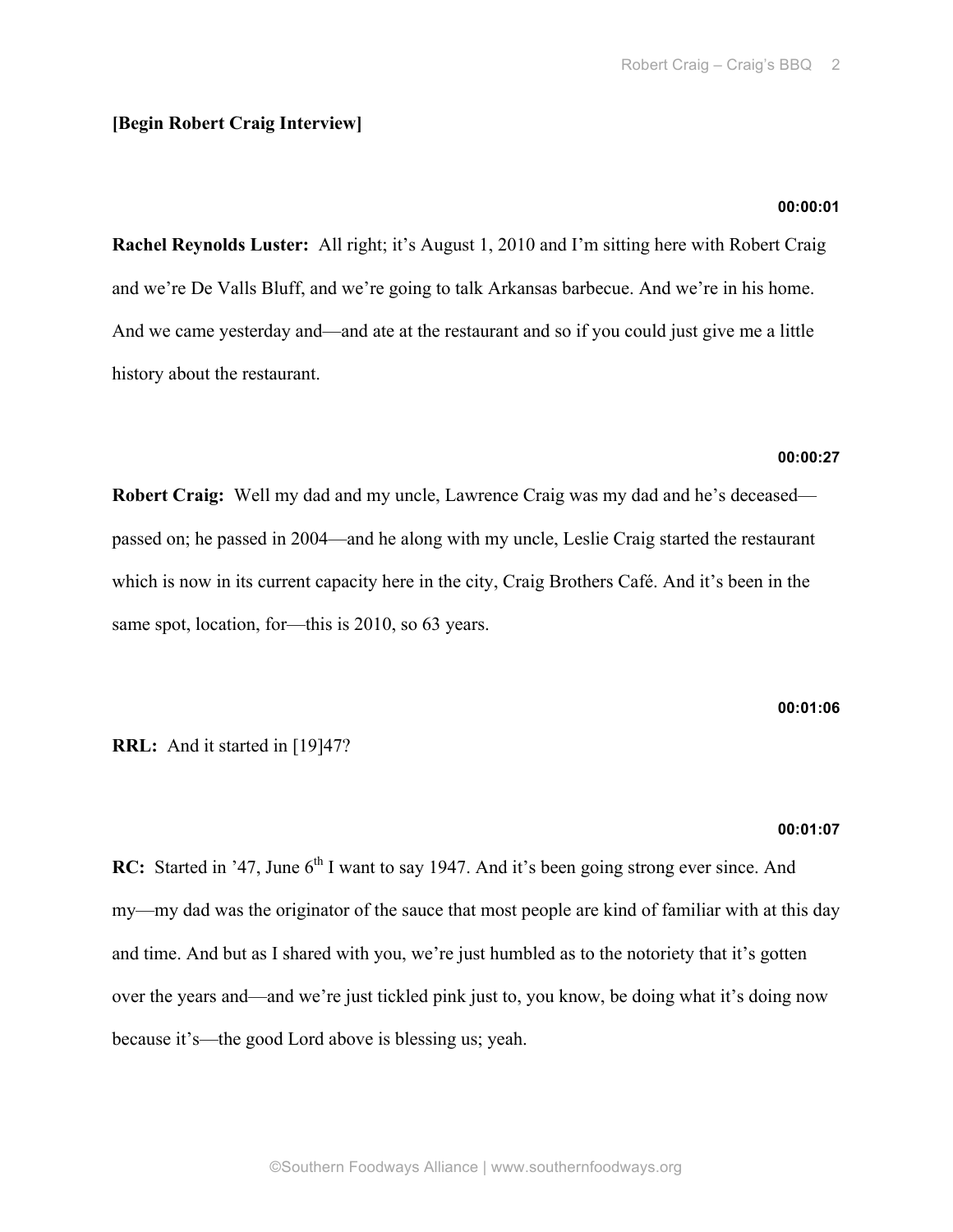**00:01:40 RRL:** Uh-huh; well the sauce is like none other I've ever had. **00:01:44 RC:** Well thank you. **00:01:44 RRL:** It's—it's wonderful. **00:01:47**

**RC:** Thank you.

# **00:01:47**

**RRL:** That's a good thing, but I, we, bought some bottled sauce and I was looking at the ingredients and just three things that stuck out to me that were different than other—especially Arkansas barbecue sauce—was the mustard and the applesauce and the bell peppers.

**00:02:10**

**RC:** Uh-hm.

# **00:02:12**

**RRL:** What to you is the most distinctive about your sauce? How would you describe your sauce if you were—if you were describing it to me **[***Laughs***]** or anyone else who was asking?

# **00:02:26**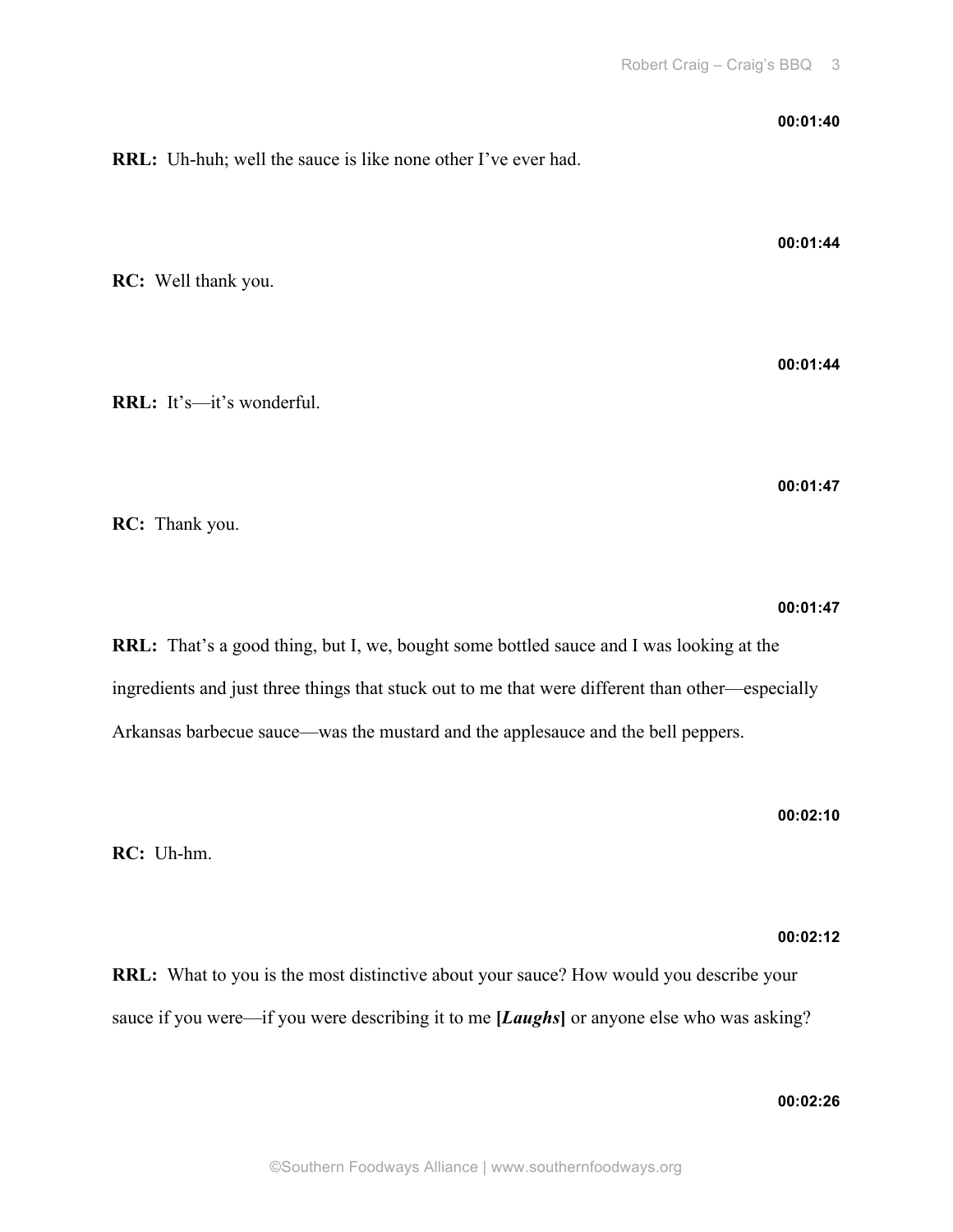**RC:** Well I would—I would say the originality of it. Obviously I can't go into the specifics, you know of the recipe but the originality of how my dad formed it. I mean he formed it basically from scratch. I mean he was just like what we're doing now, just sitting around just you know a nice cool afternoon and saying hmm. I think I'll just you know—at that time he was working for the Drag Boat on the Mississippi River.

#### **00:02:56**

# **RRL:** Doing?

#### **00:02:57**

**RC:** He was cooking. Yes; he—he shared with the people up in Washington, DC. He was—they termed it the Mess Hall. And daddy was just basically in there just doing what other folks didn't want to do. And he just you know—one guy came along here on Seventh and said say, Mr. Craig; why don't you just open you up a barbecue stand? And daddy said he—because I heard this story zillions of times but daddy said you know I—I don't think I'm ready for—for that sir. I'm—I'm just trying to make ends meet, sir. I don't want all that attention, you know because daddy was—you know he was—he was a little—real low key, real humble and—and believe it or not he was quiet spoken. But when he—but he loves people.

#### **00:03:41**

And but he got started with that here locally and he said to himself you know I—my uncle and he got together and they were just talking one day and they said—my Uncle Les told him, said say, why don't you—why don't we just open us up a barbecue place? And my dad said you know that is a good idea. We—we—let's go ahead and do that. So now for years my dad had started what he was doing on the Drag Boat over the Mississippi River over there and he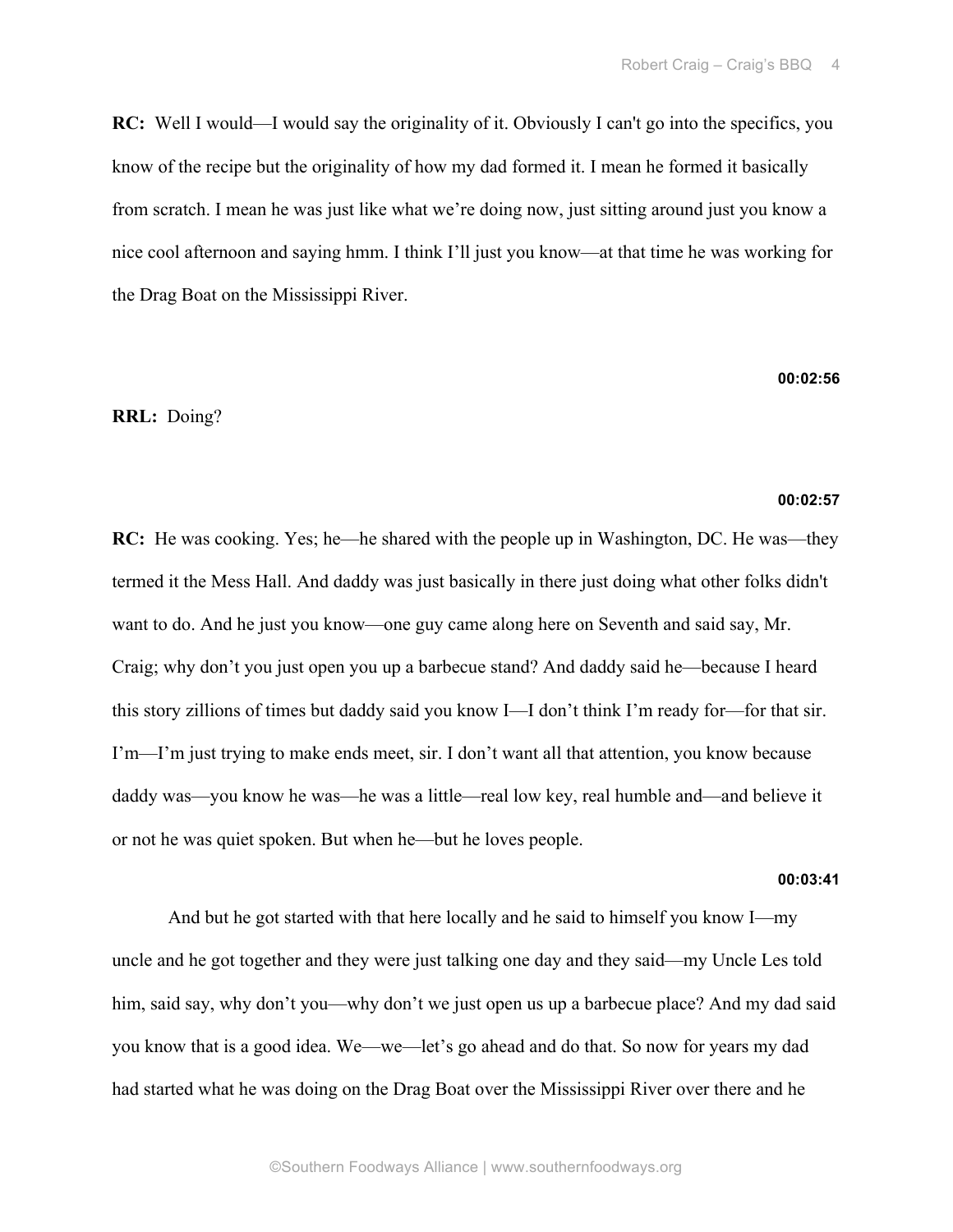came here to his hometown because he's always been fond of De Valls Bluff. I mean he thought De Valls—he—he thought De Valls Bluff was that and a bag of chips you know. **[***Laughs***]** It wasn't nothing like De Valls Bluff to him.

#### **00:04:27**

And so he started a place right down here and back during that time, obviously, integration was—oh segregation was going on. I mean there was whites—had water fountains and blacks had water fountains and it was pretty known that, you know, whites drank out of this water fountain and blacks drank out of this water fountain. But my dad was of the mindset let everybody come together (ir)regardless of color they were, what they had on, what—how much money they had in their pocket or the bank or what have you; he was all about helping people. And so he just took what he was doing on his 9:00 to 5:00, if you will, on the Drag Boat back to, you know, an idea of his and my uncle's here on Highway 70 and they just started—he you know—he had for years probably five at least—five years at least just started with the sauce until where it got to be on and on and on to where he and my uncle and my other uncle, Wes Craig, they just built this restaurant down here.

# **00:05:23**

**RRL:** So did he have the idea for the sauce or the flavors in the sauce while working on the boat or is that something that developed over those five years that they were thinking about opening up the restaurant?

**00:05:38**

# **RC:** A little bit of both.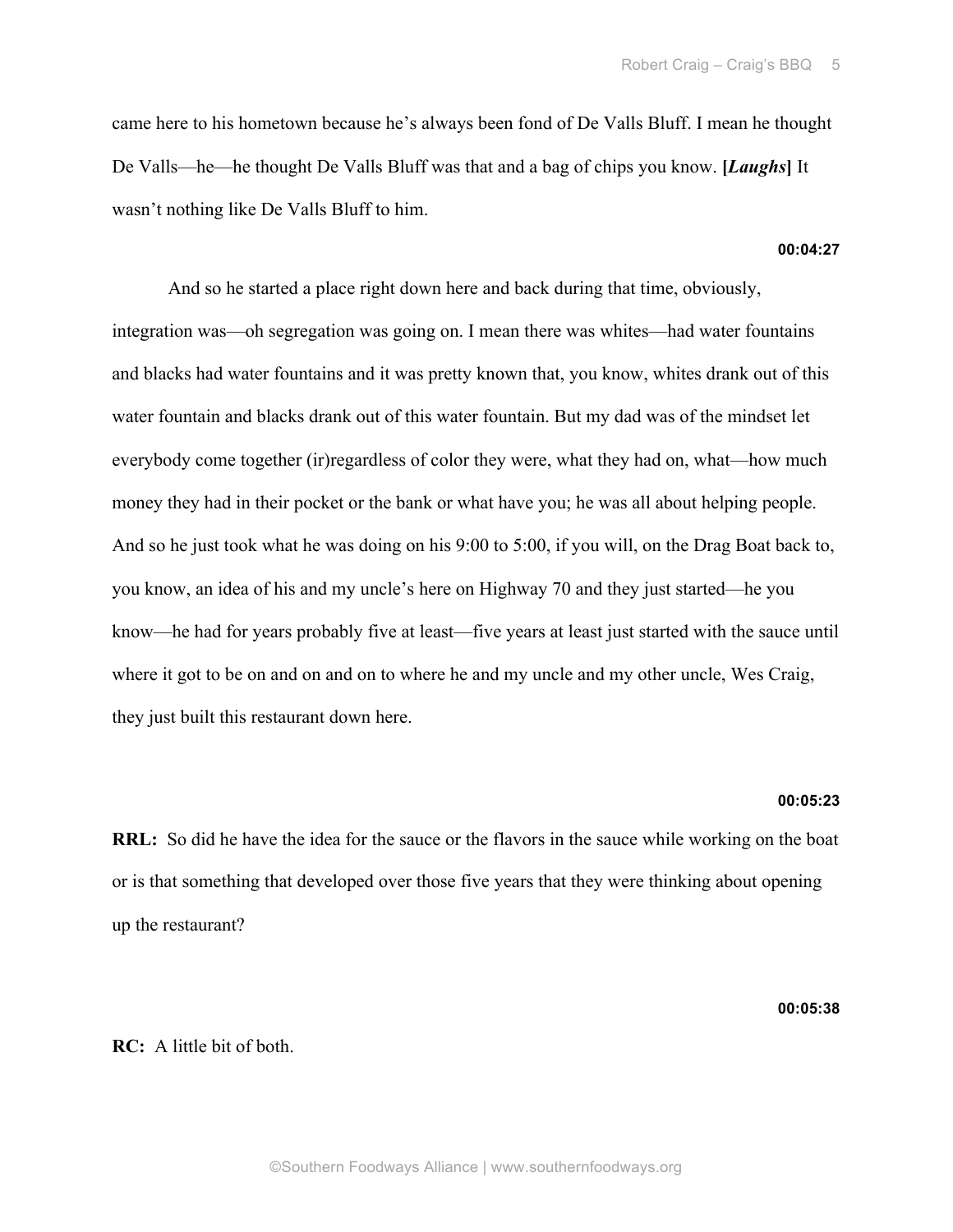# **RRL:** Little bit of both?

#### **00:05:40**

**RC:** Yeah; a little bit of both. The originality primarily came from here in the city and that's why—or how it all cultivated. You know my daddy and my mom had been married for 50-plus years and so everywhere my dad went, my mom went and everywhere my mom went, my dad went. So they always kind of you know—you know, interacted with one another, just—they was just best of friends. You know so anything my dad used in the kitchen my mom would come and say well put this in there; put that in there, you know and she would do a little tasting—tasting. Well you know that don't—they would always—that don't taste just right. Let's put a little bit of you know—put a little bit more in there. Put a little bit of salt; put a little bit of pepper—this, that, and the other and until they kept on and keeping on to where they were—. We had another place over in Brinkley, Arkansas back in the '70s, and so they would travel to Brinkley and then when they—you know, where hours grew near there they would travel back over here to De Valls Bluff, but De Valls Bluff had always been our origin for the—for the restaurants. So we just you know interacted with both cities and but yeah; that's—the sauce originated here in De Valls Bluff.

**00:06:45**

**RRL:** And do you still have the place in Brinkley or just—?

**00:06:48**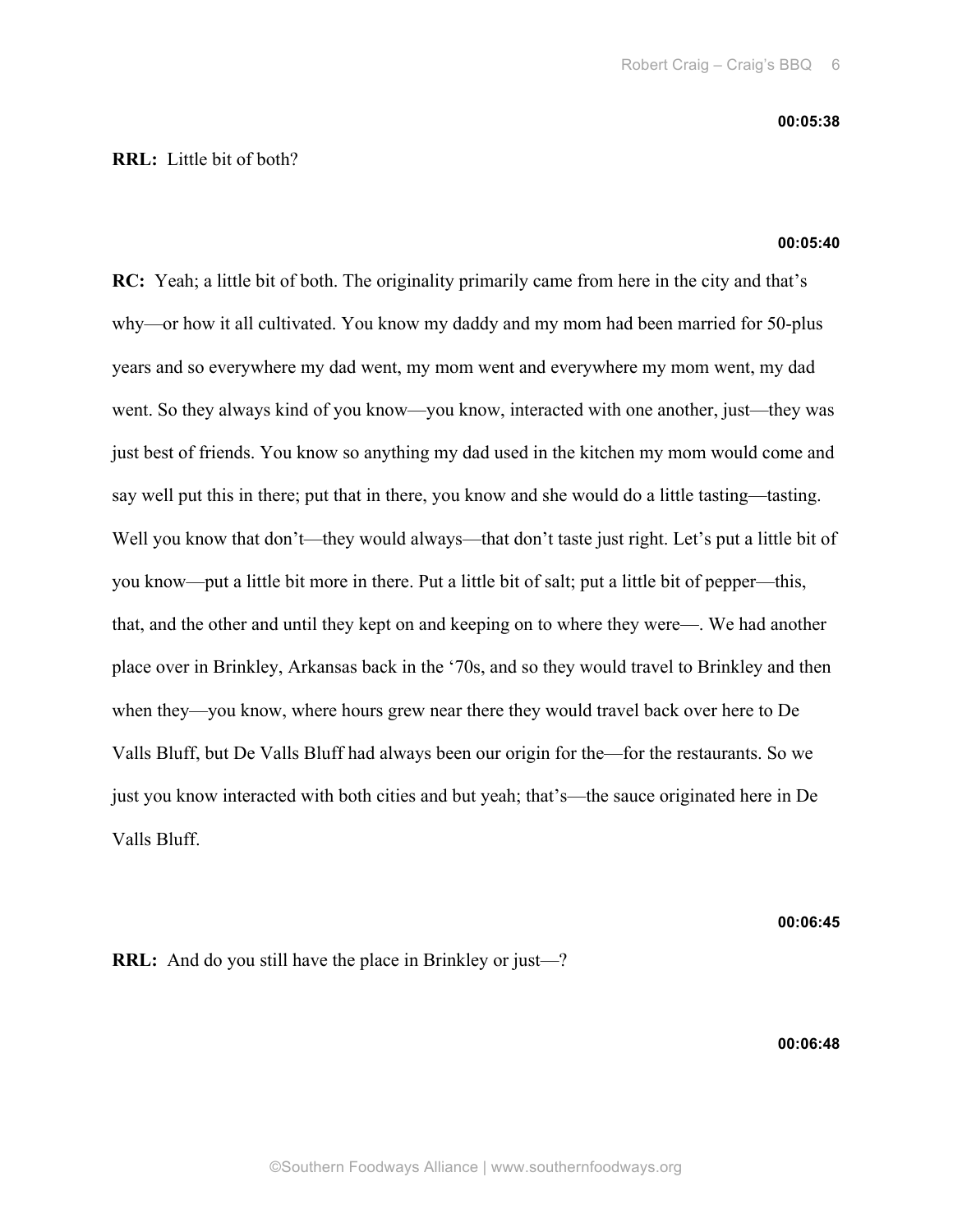**RC:** No, no; my dad retired from there in 1981 I want to say. Yeah; he retired from there and you know his health began to kind of you know fade but his—like I say, I was telling your husband—his mind has always been sharp as a pencil. And I mean he could tell you two and two is four any day of the week you know. **[***Laughs***]** He was good with you know with math, good with people, and he loved what he was doing. and that's the tradition, even when he was living, that he wanted to hand down to us—now the second generation of Craig(s), you know, treat people like—like you want to be treated and enjoy what you're doing regardless whether it's barbecue or media, radio, TV whatever it is. Enjoy what you're doing and that way you don't mind getting up in the middle of the night or working extra hours or you know sacrificing family time or what have you. If you enjoy what you're doing he—he's always told us, it'll go a long way.

#### **00:07:41**

**RRL:** Now who makes the sauce?

#### **00:07:44**

**RC:** Now my—of course when my dad was retiring back in '81 from the place over in Brinkley, I was in college. And at the time that he retired he said boy, you know—he always called me boy; he said boy—among other things. **[***Laughs***]**

**00:08:02**

**RRL:** We'll go with boy. **[***Laughs***]**

# **00:08:04**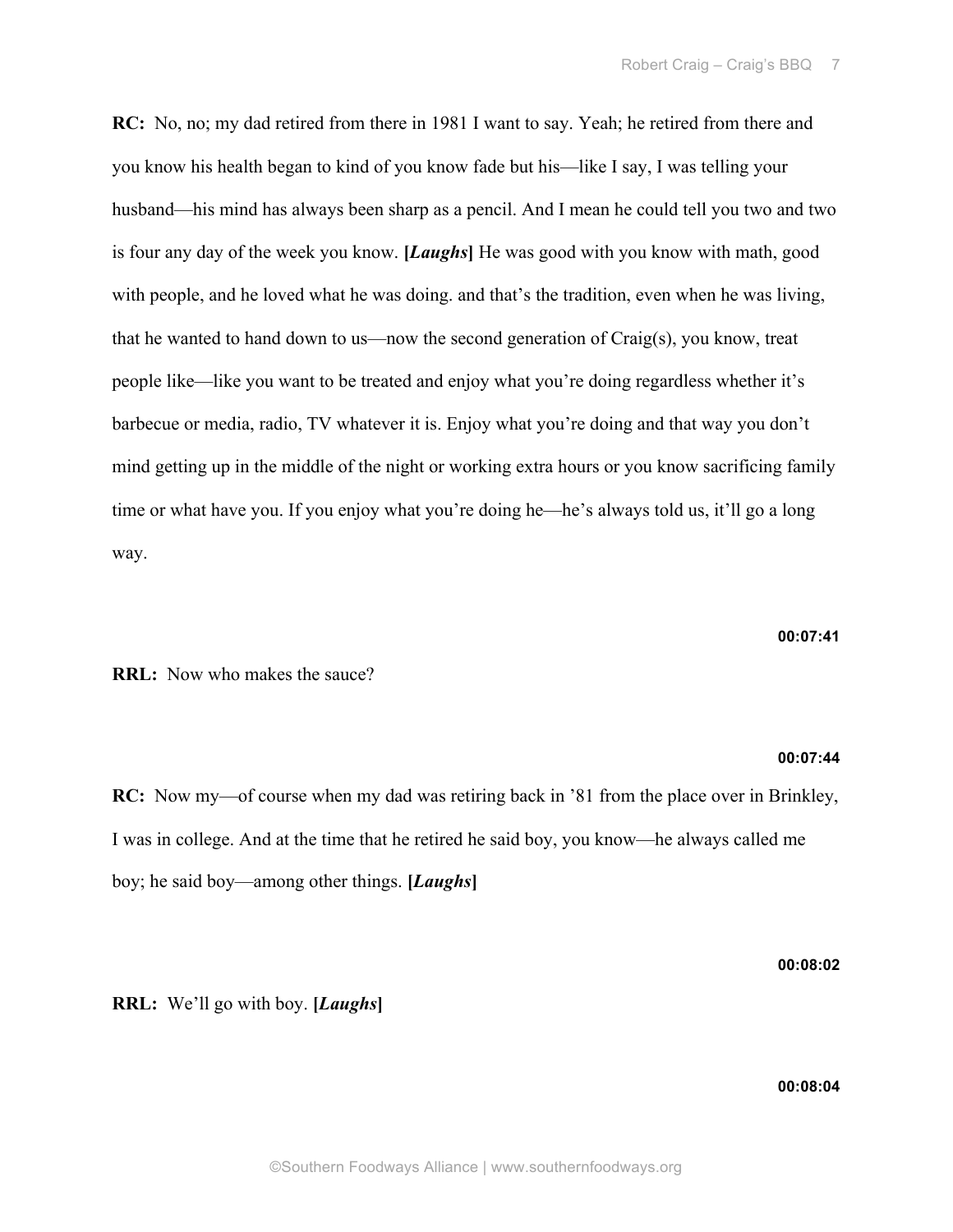**RC:** Exactly; **[***Laughs***]** he—he always called me, he said boy, you know I want to pass this onto somebody who is going to carry this thing on and is going—is going to do something with this man because you—you're up in college, man, and there ain't no telling what you'll get off into. You know, and I want—I want this thing to be successful. Man, I worked too hard to you know—and this is—these were his words; I worked too hard, man, to see all my living to go down the drain. You know, so he—I had always cooked—cooked the sauce and had been cooking it for years ever since I was three or four years old. And—and I began to go off to college and—and you know how college young men are. They—they kind of have a tendency to forget, you know, some things that they shouldn't forget, and so I—and so my dad was—we had a friend in the family that's been real good to us, Joyce and Jerry Sirat and the gentleman now, Jerry Sirat, I kind of introduced him to you know how to cook it and how to prepare it and serve it and so forth.

# **00:09:13**

**RRL:** Uh-huh; and so does he just have the recipe by memory or is it—is it something that you know is kind of general knowledge in the restaurant or is it something that's kind of a guarded secret?

#### **00:09:27**

**RC:** The latter; it's something that's a guarded secret, because my dad always had it. I—I personally kind of wanted to patent it, but my dad, he—you know he was a little more trustworthy than you know I guess I am. I'm—I'm a little more modern you know with the technology that's out here now, you know.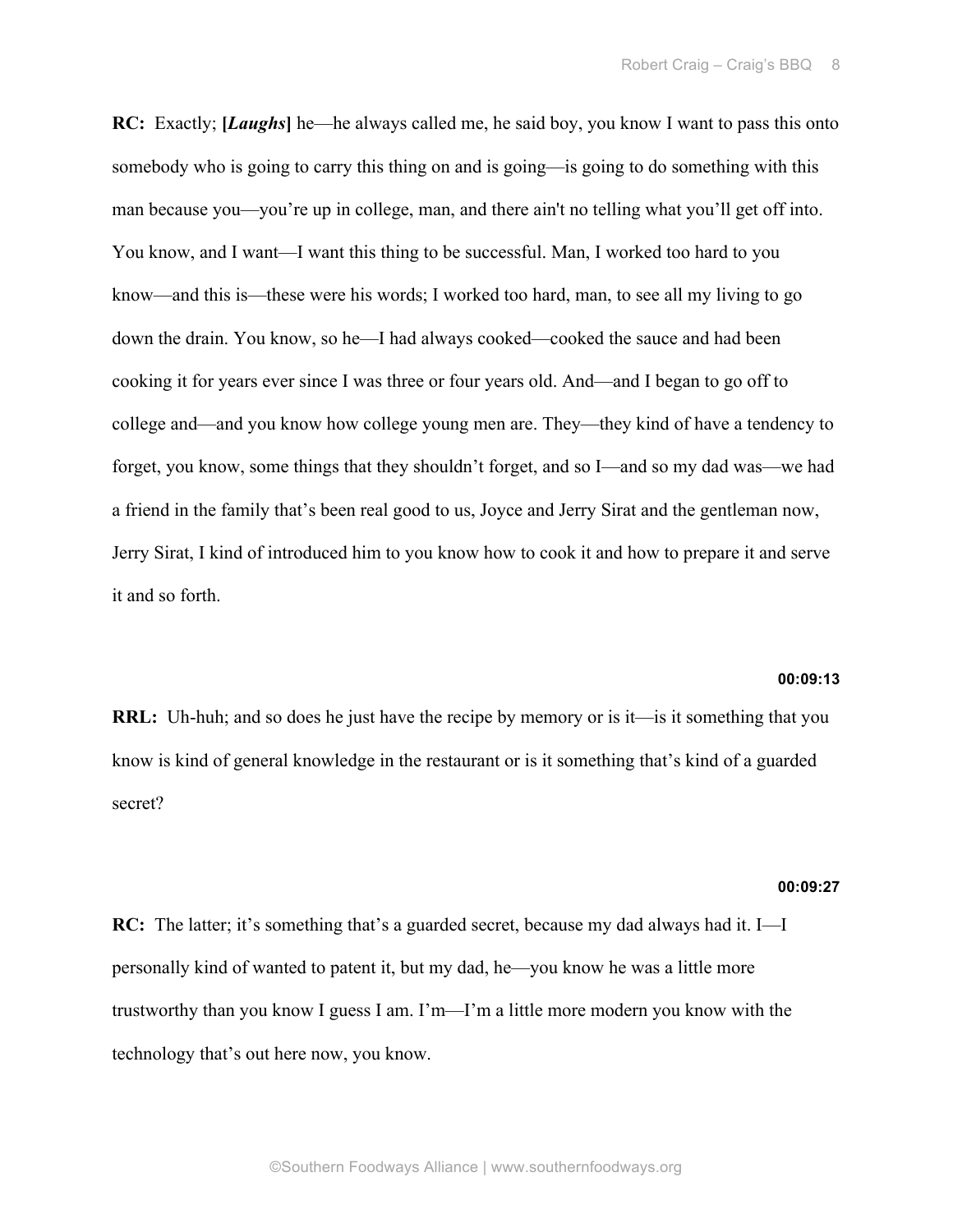#### **00:09:42**

# **RRL:** Right; yeah, absolutely.

#### **00:09:43**

**RC:** So I'm a little more modern than he was. He—but Jerry and Joyce Sirat have been jewels to our family and they're—they have continued on where my dad has you know left the, you know the restaurant. It's—again it's the same location. What you see is what you've gotten for the last 63 years and we—we hope that the public has, you know, been satisfied over the years, you know.

# **00:10:08**

**RRL:** I interviewed—done some of these barbecue interviews of folks that get to the establishment at 2:00 in the morning and make the sauce and nobody can see them you know and I just wondered if—if it was that way or—or how guarded it was?

# **00:10:26**

**RC:** When I was in high school it was but obviously after high school—my high school days I began to kind of go off to college and my college days you know I—I began to kind of do other things you know then. So that's when my dad was kind of wanting to hey you know—I don't want this to get out of you know control here. Let me turn this over to somebody that you know can—.

**00:10:50**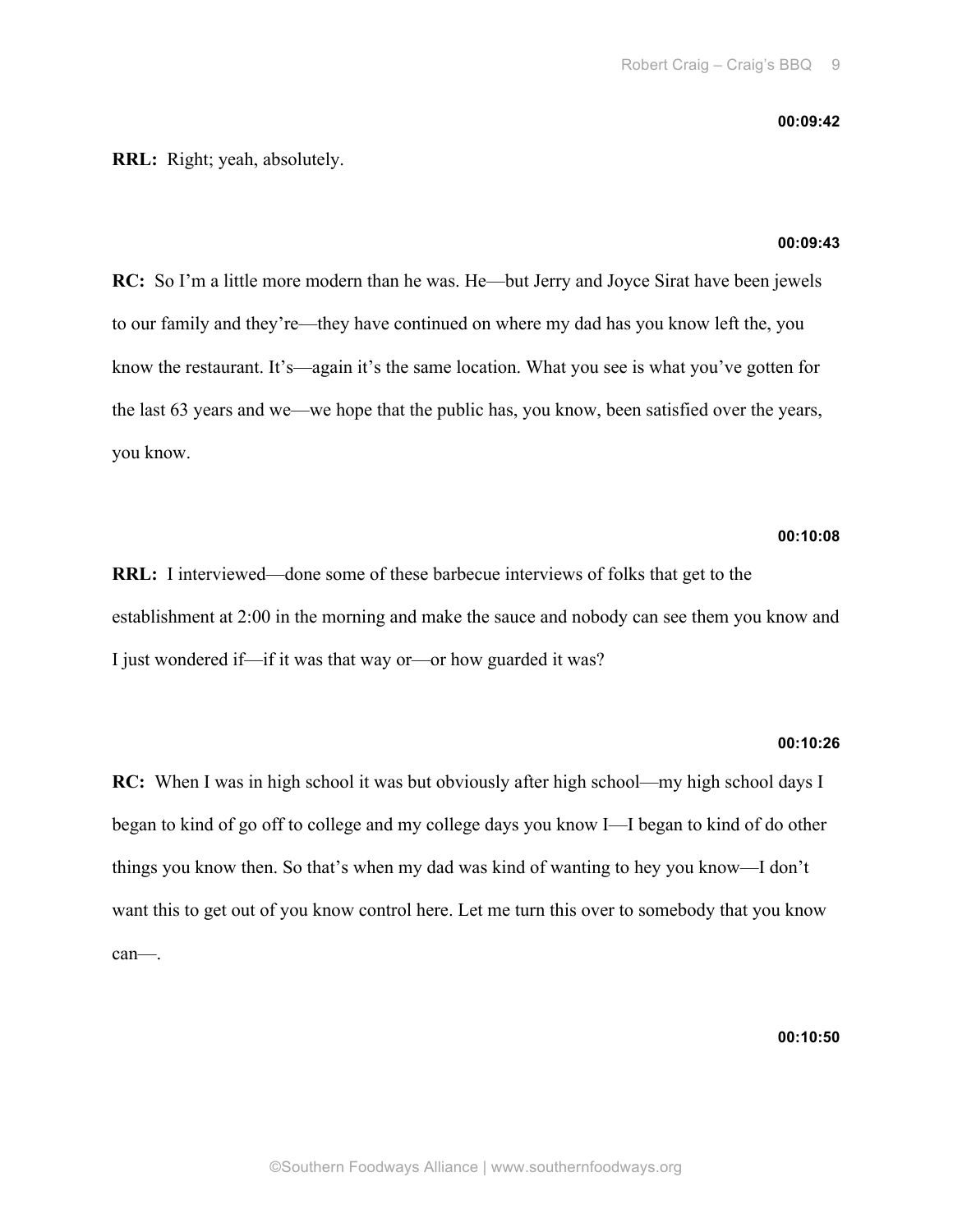**RRL:** So do—the—the three of you or the two of you collaborate in a way like—like maybe your dad and uncle did or—?

# **00:10:57**

**RC:** Right; right. But he's—Jerry has so much of a good business mind I don't even have to, you know, —I just take it for granted that he's going to do what he's doing and you know—. Of course, you can't please everyone you know in terms of how the product turns out but you know so far so good thanks to the—the big man up above. We're still standing.

# **00:11:18**

**00:11:27**

**00:11:28**

**00:11:29**

**RRL:** So obviously you smoke your meat. You have a very impressive wood pile out behind the—out behind the place. We saw it yesterday.

**RC:** Thank you.

**RRL:** What kind of wood do you use?

**RC:** Hickory.

**00:11:33**

**RRL:** And it looked like it was an outside furnace.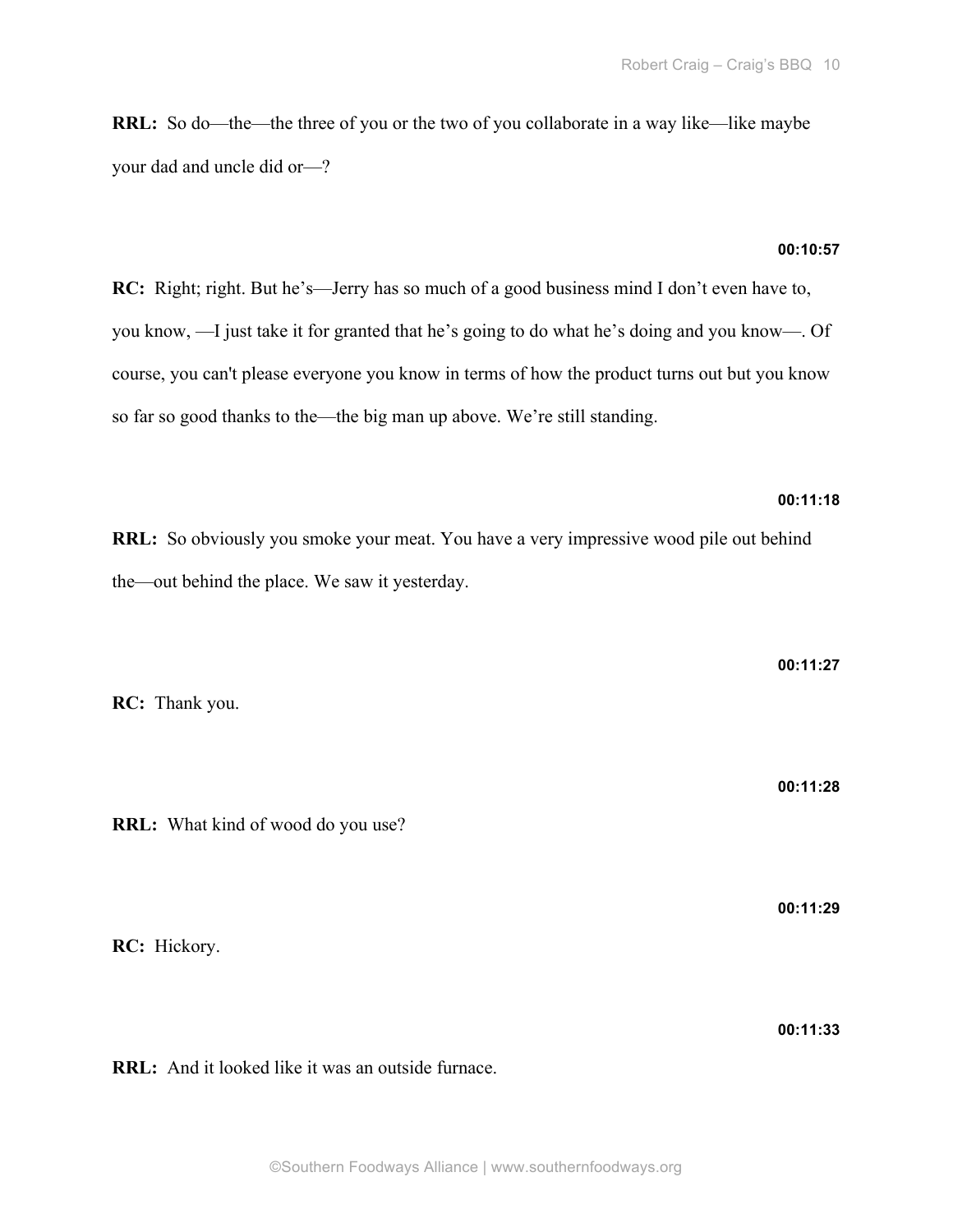**RC:** Outside pit actually; uh-hm.

# **00:11:38**

**RRL:** Okay; the pit is outside. And do you—do you or your staff, do you season the meat before you smoke it?

# **00:11:47**

**RC:** No; we actually, it's Commercial. And then when it gets here from Commercial then we kind of prepare it, you know, with what we call a Four Square. In terms of the pit you know the wood we use kindling in the wood—hickory wood and we just slow cook it on a—probably a 1940 pit.

| RRL: Okay.                                                  | 00:12:05 |
|-------------------------------------------------------------|----------|
| <b>RC:</b> You know with wire and the whole nine.           | 00:12:07 |
| <b>RRL:</b> That's what you referred to as the Four Square? | 00:12:09 |

**00:12:11**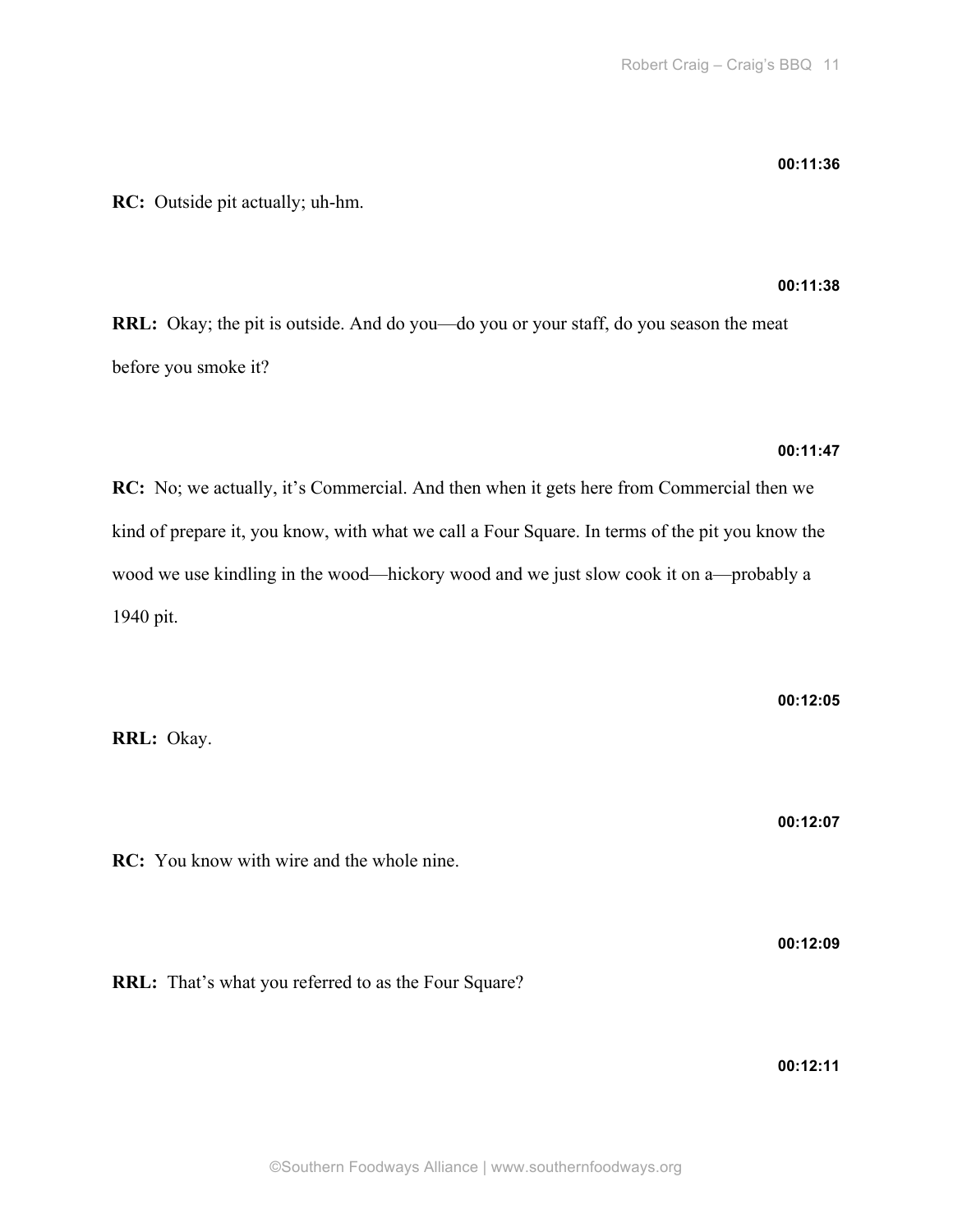**RC:** The Four Square is actually the—the wood itself. We put pieces of kindling or wood; put the kindling on it first and then put the wood, hickory wood on the—on the top and kind of like a Four Square, like an X.

**RRL:** Oh I see; uh-huh.

**RC:** Uh-huh.

**RRL:** And then how long is the meat smoked?

**00:12:31**

**00:12:24**

**00:12:25**

**00:12:26**

**RC:** Well generally depending upon what it ways generally probably like almost—almost a half a day, eight hours. I mean we—we—six hours, depending upon how large the ham weighs and we—.

**00:12:47**

**RRL:** Do y'all do it in the morning or evening or—?

**00:12:47**

**RC:** Little bit of both; I mean we go by market demand. Some days you know we're busy during the holiday season, some days we're busy during the school out season, and some days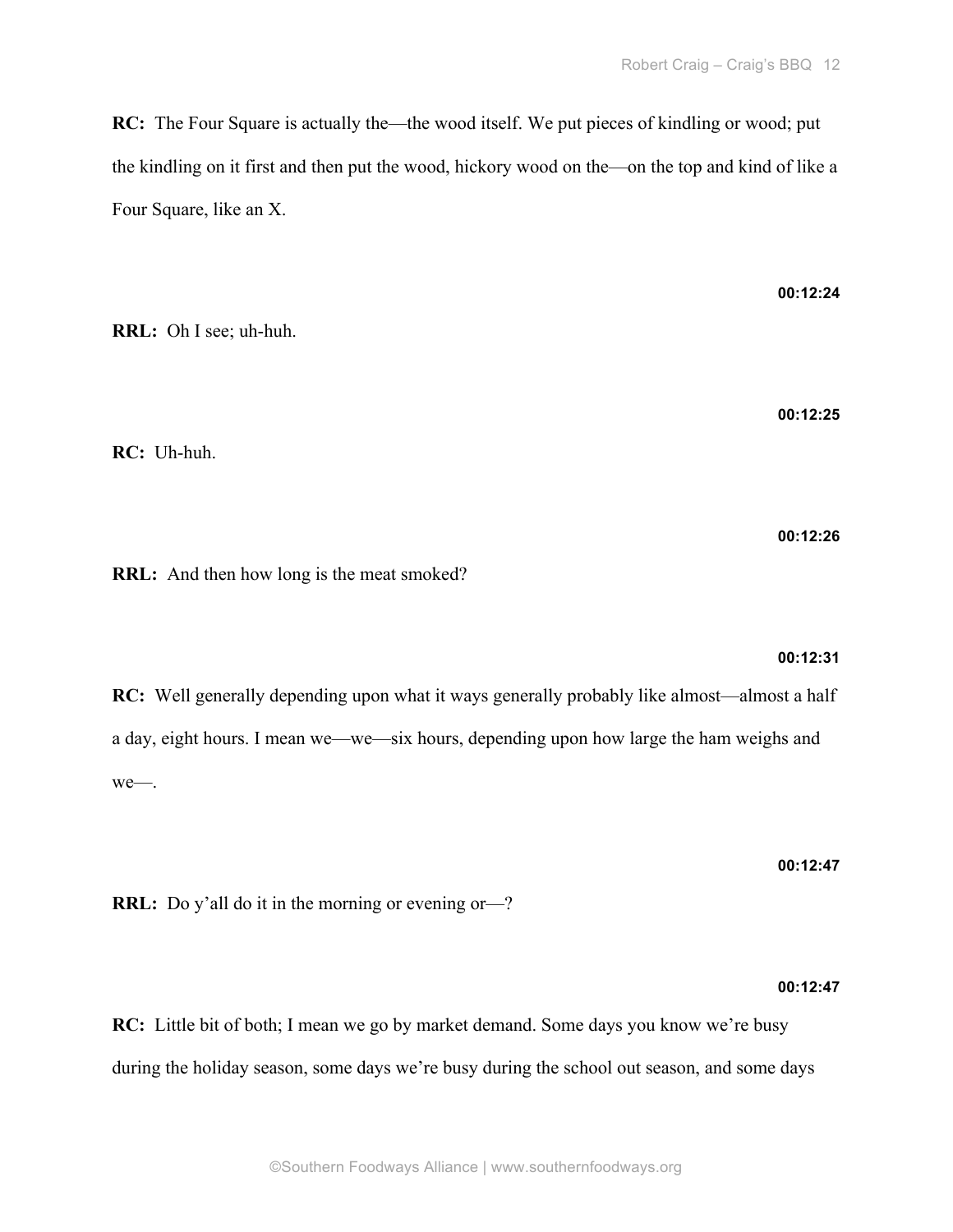we're busy at the first of the year, first of the month, so I mean we generally try to cook twice a week.

| RRC: And do you cook all the meats together?                                             | 00:13:02 |
|------------------------------------------------------------------------------------------|----------|
| RC: Yeah.                                                                                | 00:13:02 |
| RRL: So and I saw you added chicken?                                                     | 00:13:05 |
| RC: Yeah.                                                                                | 00:13:07 |
| RRL: So you do—your sandwich seemed—the—we got pork sandwiches yesterday—really<br>good. | 00:13:09 |
| RC: Thank you.                                                                           | 00:13:15 |

# **00:13:16**

**RRL:** The meat was real dense almost like a loin. What cuts of meat do you like to use—do you prefer to use?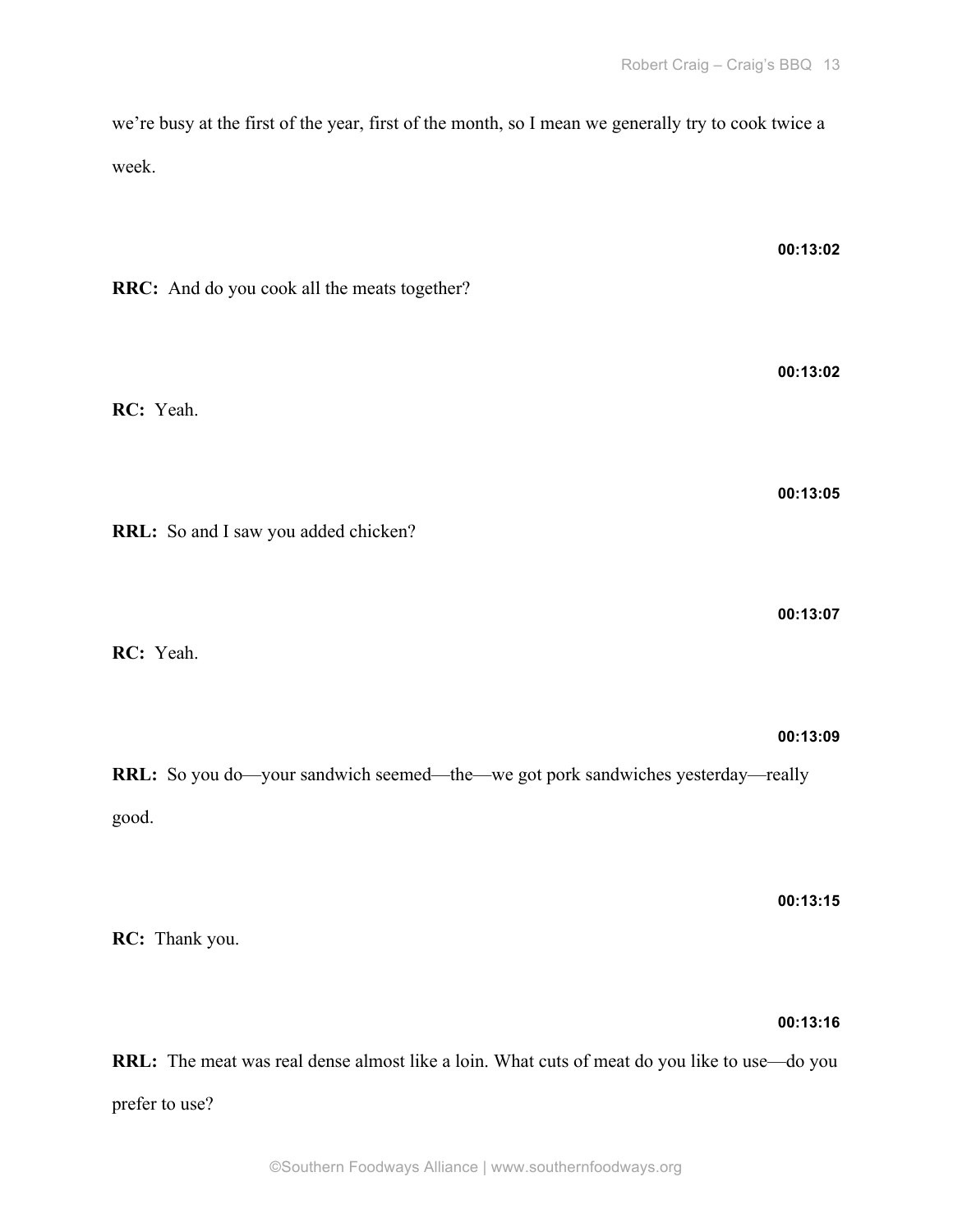**00:13:41**

**00:13:43**

**RC:** My dad had always liked to use the ham and he always took the bone part out of the ham. And we use a slicer to where we just slice it, you know slice the actual ham into you know sizes to where we feel like it would be a profit you know to the business and to the public.

**RRL:** So it's an uncured ham?

**RC:** Yes; and we use the ham itself, the beef, the ribs, of course and now as you've alluded to, we've—Jerry has introduced pork sausage, chicken, and so we're trying to expand a little bit you know.

**RRL:** And then, too, I noticed your slaw has—we got a big old chunk of apple in it.

**00:14:03**

**00:14:04**

**00:13:56**

**RC: [***Laughs***]**

**RRL:** It was really good. It really complements the sauce.

**00:14:08**

**RC:** Thank you.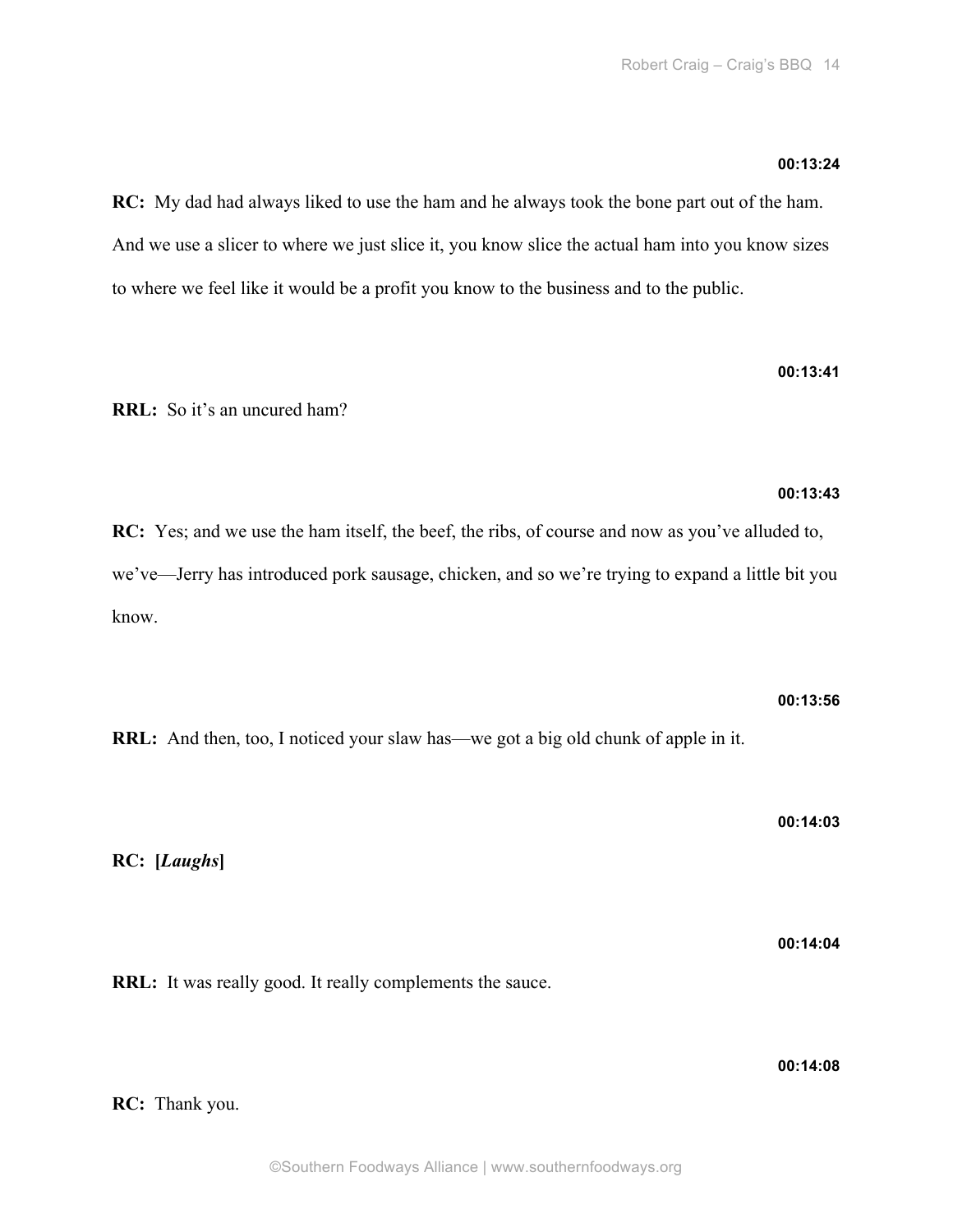# **00:14:08**

**RRL:** But that was—that was something that I hadn't experienced in any barbecue around either.

# **00:14:15**

**RC:** My mom, I'll be honest with you; my mom was the—she introduced that. When my dad was you know preparing the sauce my mom felt like that it—that there should have been something that—either a salad, potatoes, or something that went along with the sandwich itself to kind of you know complement it. And they—again my mom was just in the kitchen one day saying—putting a little bit of this and putting a little bit of that together. And my dad and her got together, as their friendship was in terms of a marriage and just got together and said you know—she said baby, what do you think about putting this on there? And my dad—dad said well yeah; it tastes all right. And so he obviously introduced it to the public and it's been skyrocketing ever since.

**RRL:** And what was her name?

**00:15:00**

**00:14:57**

**RC:** Alice.

**00:15:00**

**RRL:** Alice, okay. It seems like she was an instrumental in creating the Craig's brand as—.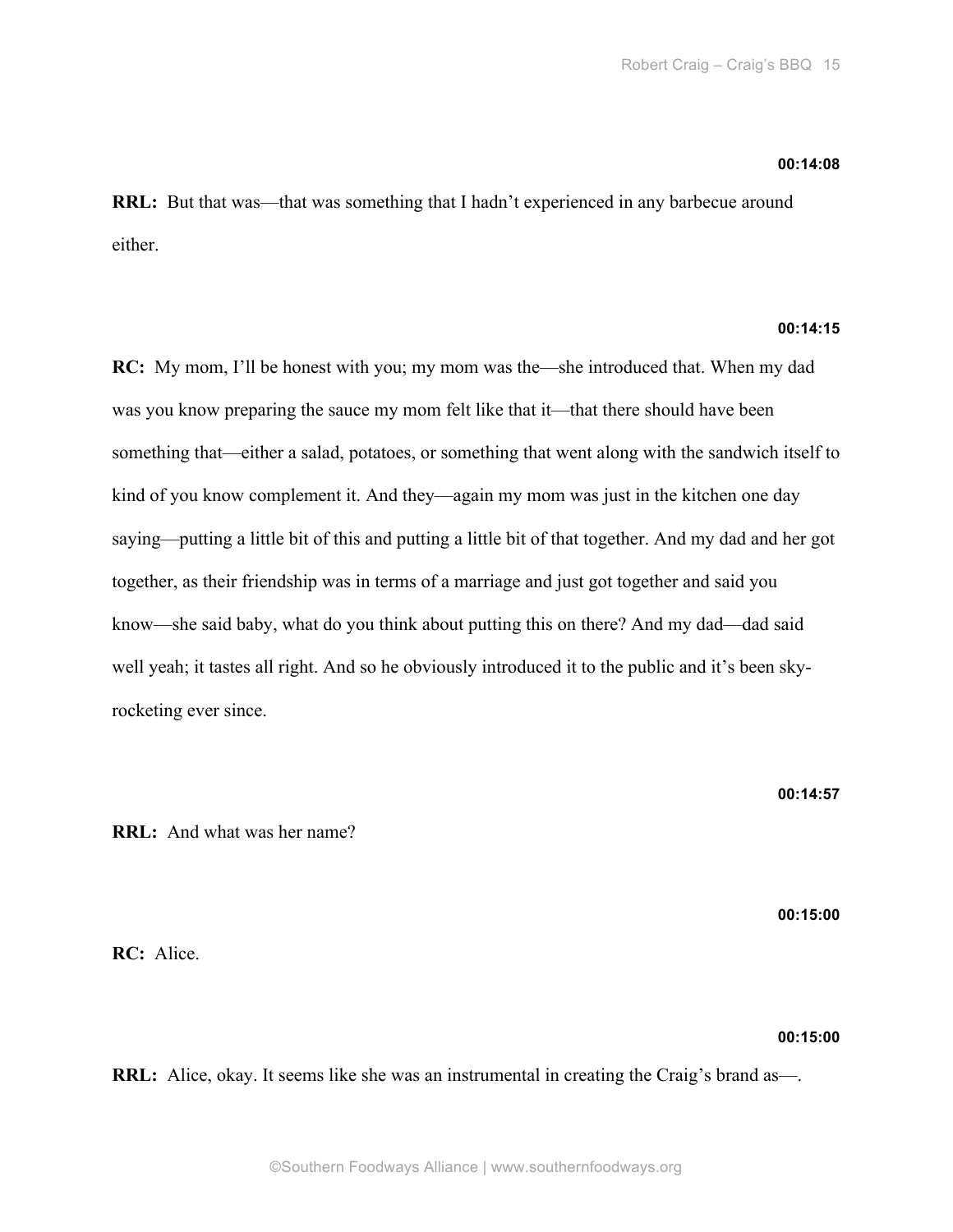# **00:15:07**

**00:15:15**

**00:15:18**

**RC:** She—if my dad was still here she would be—he would be the first to tell you if it wasn't for her he don't know what he would do, you know. **[***Laughs***]**

**RRL:** She—she had a good palate if she put all those flavors together.

**RC:** Yeah; I mean he—he would go from Washington State to Maine talking about his wife. You know he was constantly [*Laughs*]—he loved his wife; yeah.

**00:15:28**

**RRL:** So—.

**00:15:27**

**00:15:30**

**Male:** I'm sorry I didn't mean to interrupt, but did—when did she pass?

**RC:** My mom passed in I want to—let's see; now you're carrying me back some years because I—I want to say it was in '93 that my mom passed.

**00:15:39**

**Male:** So she was still living when went to—?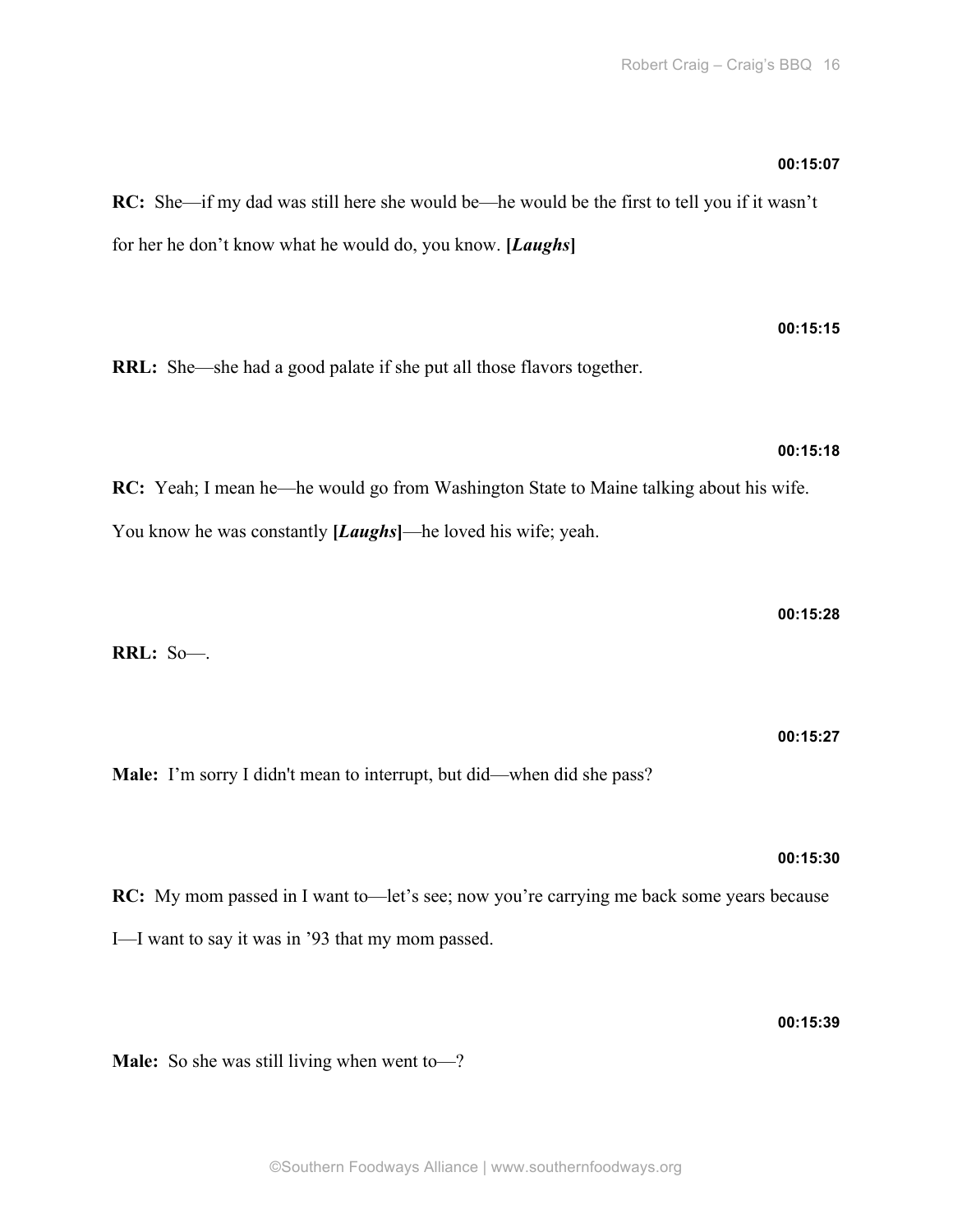| <b>RC:</b> Yes; yes, yes.                                                                 | 00:15:41 |
|-------------------------------------------------------------------------------------------|----------|
| Male: Did she go up there with us?                                                        | 00:15:41 |
| RC: No, no; no, she was—she was a well-wisher. Yeah; she was wishing us well. [Laughs]    | 00:15:41 |
| Male: I didn't remember.                                                                  | 00:15:49 |
| RC: Yeah; she was wishing us well.                                                        | 00:15:50 |
| RRL: So what would you say is the biggest seller at the restaurant?                       | 00:15:51 |
| <b>RC:</b> I would say obviously the sauce and along with the sauce I would say the ribs. | 00:15:56 |
| RRL: The ribs?                                                                            | 00:16:00 |
|                                                                                           | 00:16:02 |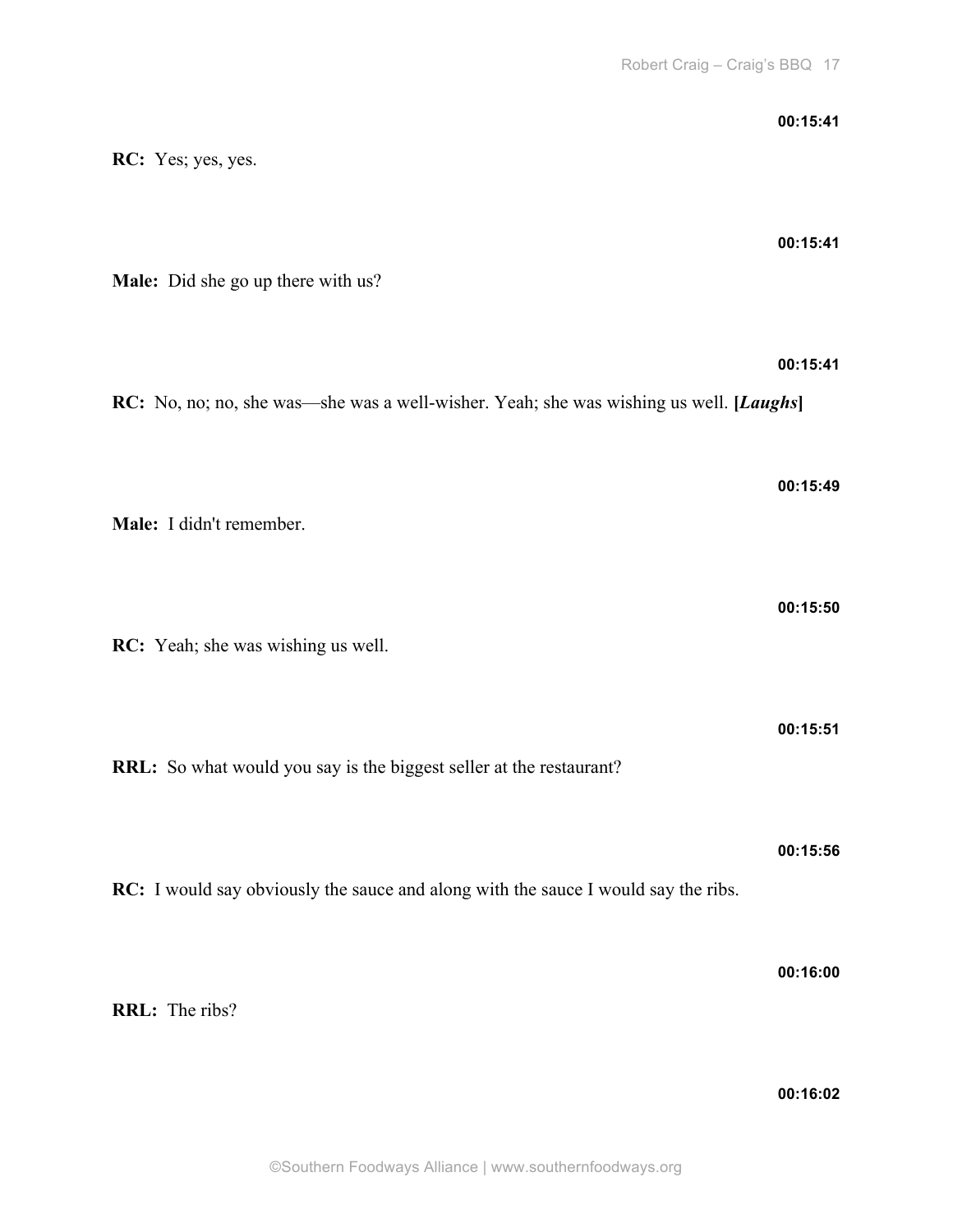**RC:** Yeah.

**00:16:03**

**00:16:06**

**RRL:** You sell more ribs than pork?

**RC:** Yeah; this day in time because more people now are kind of—they're health conscious because you know obviously pork runs you know—you know it runs your blood pressure a little high. **[***Laughs***]**

**00:16:15 RRL:** I guess. **[***Laughs***] 00:16:18 RC:** Well according to the MDs, you know. **[***Laughs***] 00:16:21 RRL:** I'm not old enough I guess. **00:16:23**

**RC:** Well most people now have kind of shifted towards the pork to the beef, you know because supposedly the beef is better for you. You know but a lot of people say pork tastes better.

**[***Laughs***]**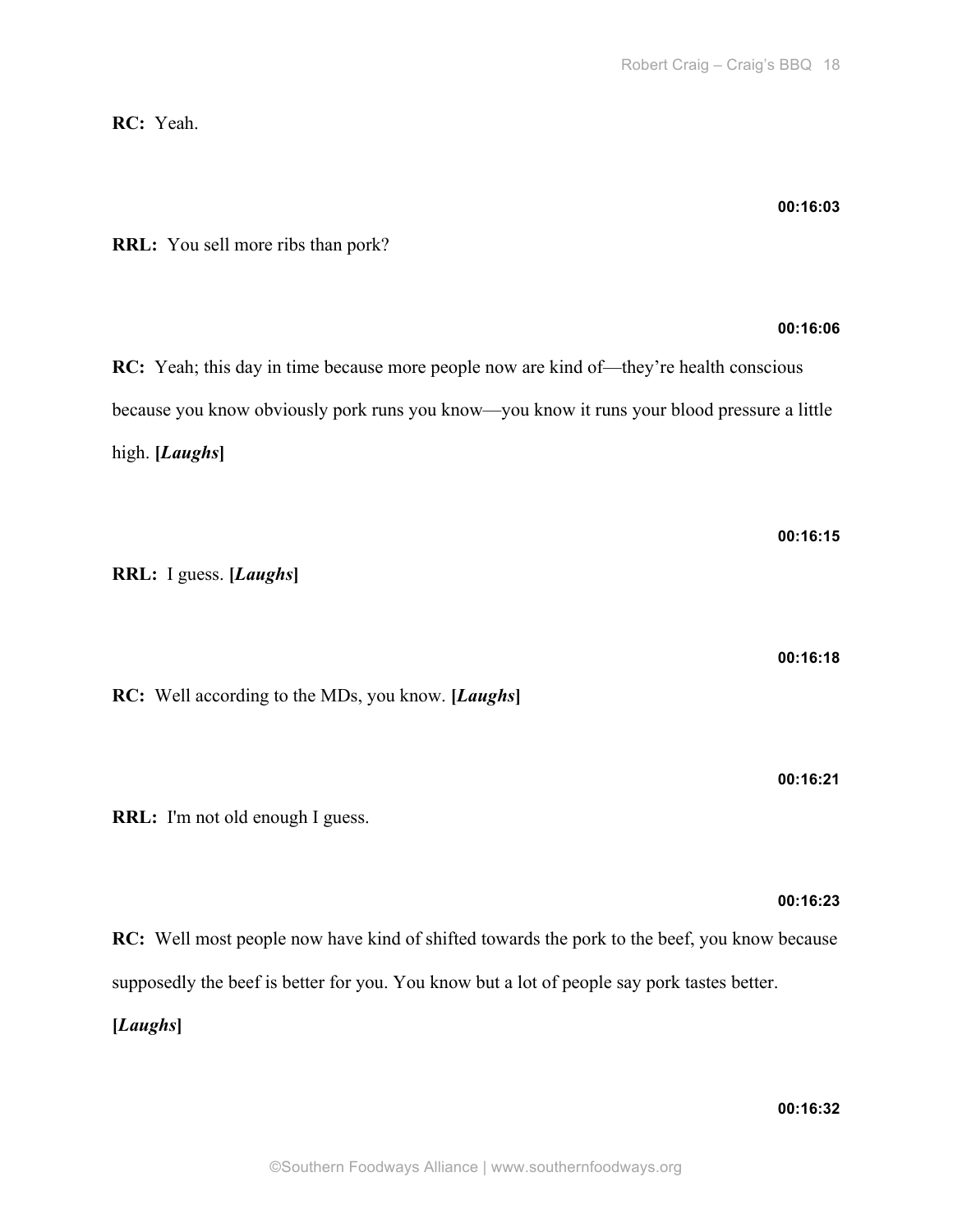**RRL:** We just made—we just made a—on this barbecue interview we've gone from North Arkansas down to Texas and back and he's from Texas, so we've been on a running argument about it.

| RC: Oh okay; I won't hold it against him. [Laughs]                  | 00:16:43 |
|---------------------------------------------------------------------|----------|
| RRL: About beef barbecue versus pork. [Laughs]                      | 00:16:44 |
| RC: Well you know everything is supposed to be bigger in Texas now. | 00:16:48 |
| RRL: Right; that's true.                                            | 00:16:51 |
| Mike Luster: I grew up on beef barbecue.                            | 00:16:53 |
| RC: Did you?                                                        | 00:16:55 |
|                                                                     | 00:16:54 |

**ML:** So you know I love the pork, too but I just—you know she was like beef didn't exist.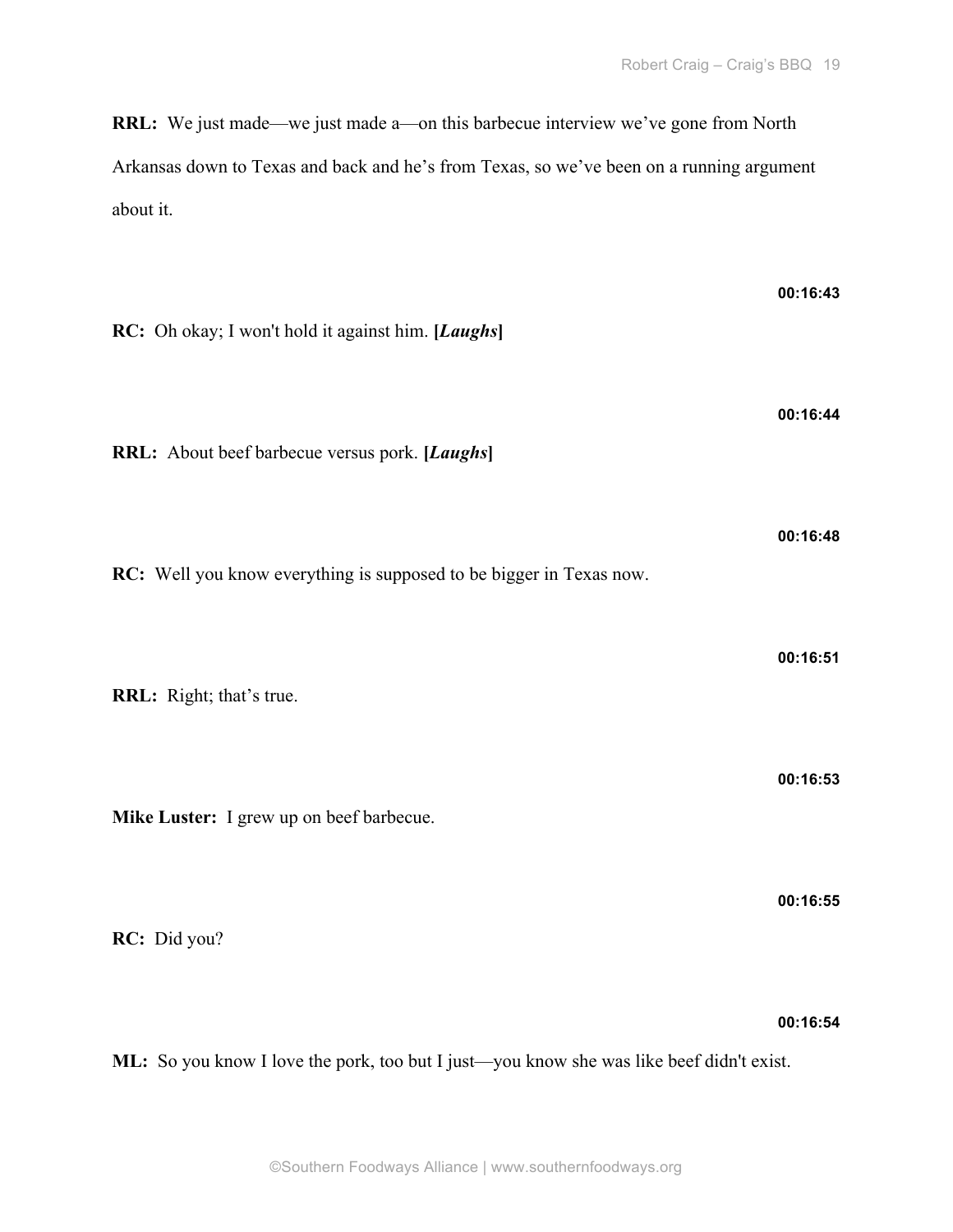**00:17:24**

| RC: Oh I heard that. [Laughs]                                                                              | 00:17:02 |
|------------------------------------------------------------------------------------------------------------|----------|
| RRL: It did, just not in barbecue. [Laughs] Well I was wondering if maybe I could get some<br>photographs- | 00:17:04 |
| RC: Yeah.                                                                                                  | 00:17:11 |
| RRL: —over there and I don't know; can you think of—?                                                      | 00:17:13 |
| ML: Well I've got a sauce question for you.                                                                | 00:17:21 |
| RC: Sure; sure.                                                                                            | 00:17:21 |
| ML: Now I've been coming to the restaurant 25 years.                                                       | 00:17:22 |

**RC:** Thank you; thank you.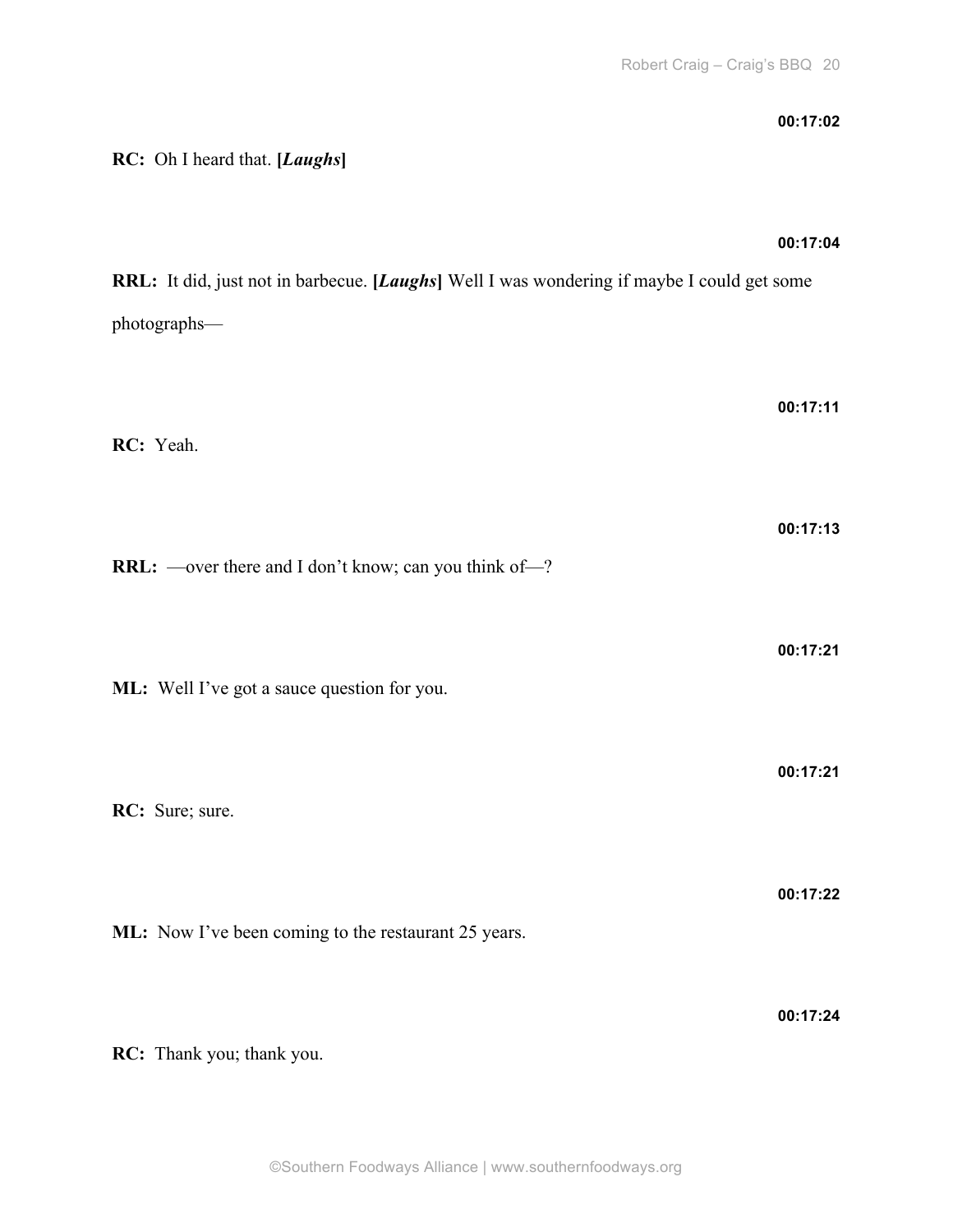# **00:17:27**

**ML:** And so I always like to get—I told her that at one point I was living on the Coast of North Carolina and I would drive—I had a daughter in Fayetteville and so I would drive and I wouldn't eat until I got to Du Valls Bluff.

**RC:** Well you're kind; thank you.

**00:17:45**

**00:17:50**

**00:17:44**

**ML:** Because you know I wanted that to be the first thing I ate in Arkansas.

**RC:** Thank you very much.

# **00:17:50**

**ML:** And I would get a sandwich and I would get some sauce to take with me. And I—I was buying—one day they said—you know they said something about buying a bottle of your sauce. And I said well that sounds good. I said that's the same sauce you're putting on my sandwich? And they said well not exactly; this is made in a factory and we make our sauce here. And I said well I want your sauce here. And so—and so I started getting—you know and I'd get a gallon jar of sauce and—and take it with me.

**00:18:26**

**RC:** Okay.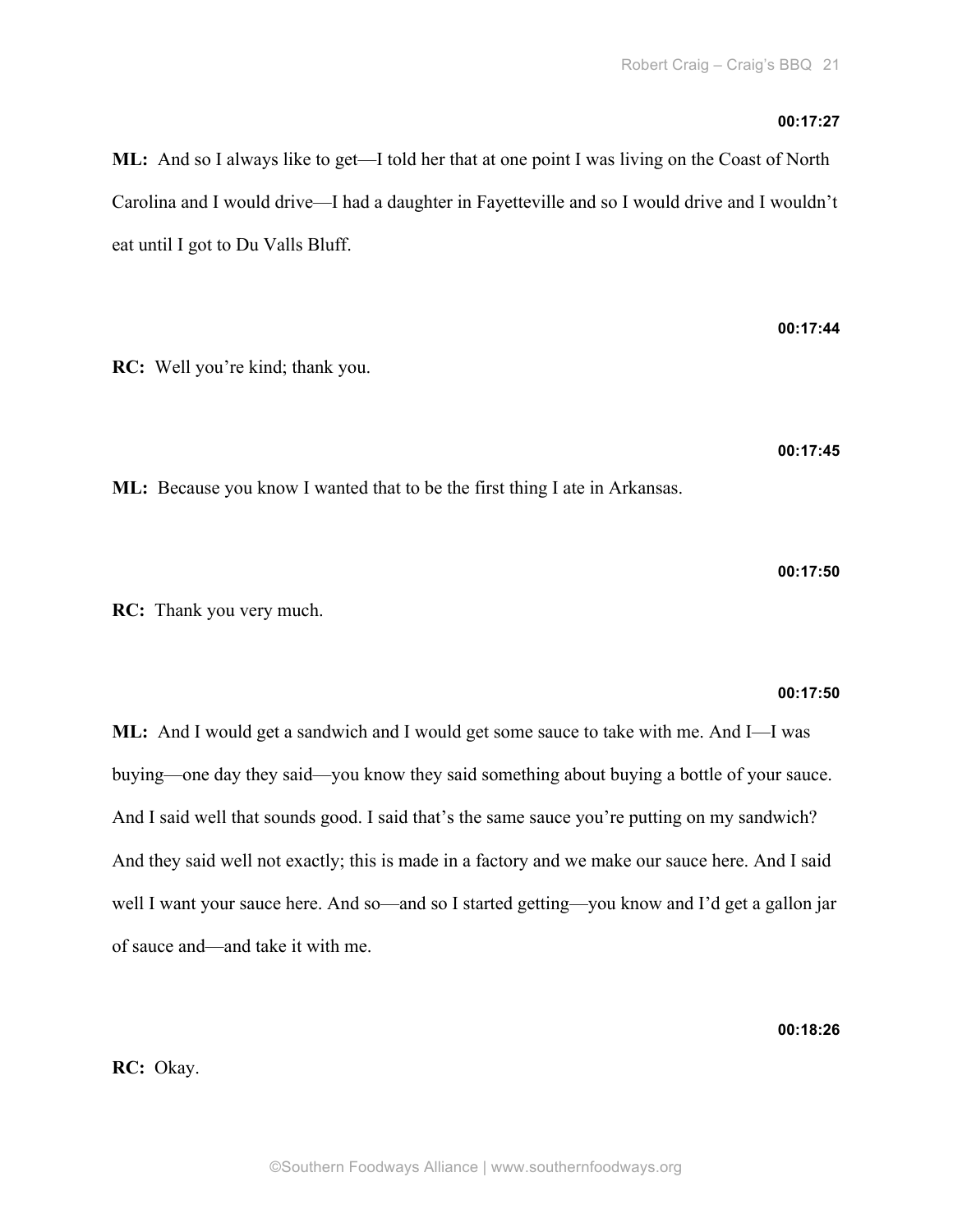# **00:18:28**

**ML:** Now I've noticed you've still got the bottles of sauce back then and can you still get sauce from the restaurant?

**00:18:37 RC:** Yes. **00:18:38 ML:** Okay. **00:18:38 RC:** And if you can't let me know. **[***Laughs***] 00:18:41 ML:** Okay; all right, yeah because we—we asked about it yesterday and the lady said you couldn't.

**RC:** You couldn't? **00:18:47**

**ML:** That they didn't dip anymore.

**00:18:49**

**00:18:46**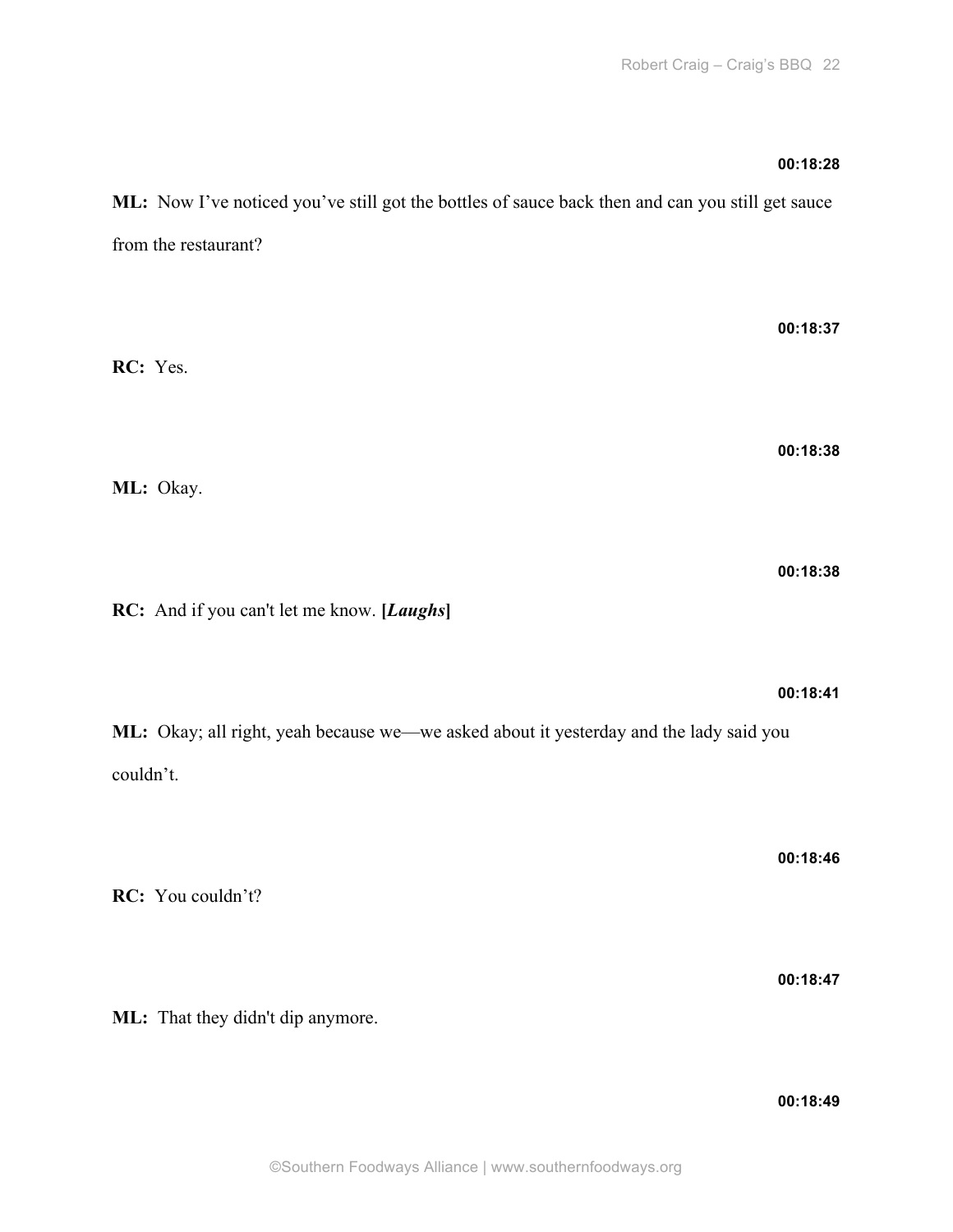**RC:** Okay, okay; all right, all right.

**00:18:53**

**RRL:** We like the extra hot and there's no—that's not bottled.

**RC:** Okay; all right.

**00:18:58**

**00:18:58**

**ML:** And so—so yeah just on a purely selfish note **[***Laughs***]**—. We'll take some sauce with us and we're happy to pay for the privilege and we did get a couple of bottles yesterday because one of the things she's doing on this project is collecting the bottle sauce of anybody that bottles their sauce.

# **00:19:18**

**RRL:** And I make notes as I'm eating and going home but you know when I get home and I write the journal up I want to be able to re-taste it.

**00:19:26**

**RC:** I understand.

# **00:19:28**

**ML:** And the flavor is very close. I mean we sat there and—you know took a bit of the sandwich and stuck our finger in the bottle and—and tasted it and it's—it's very close.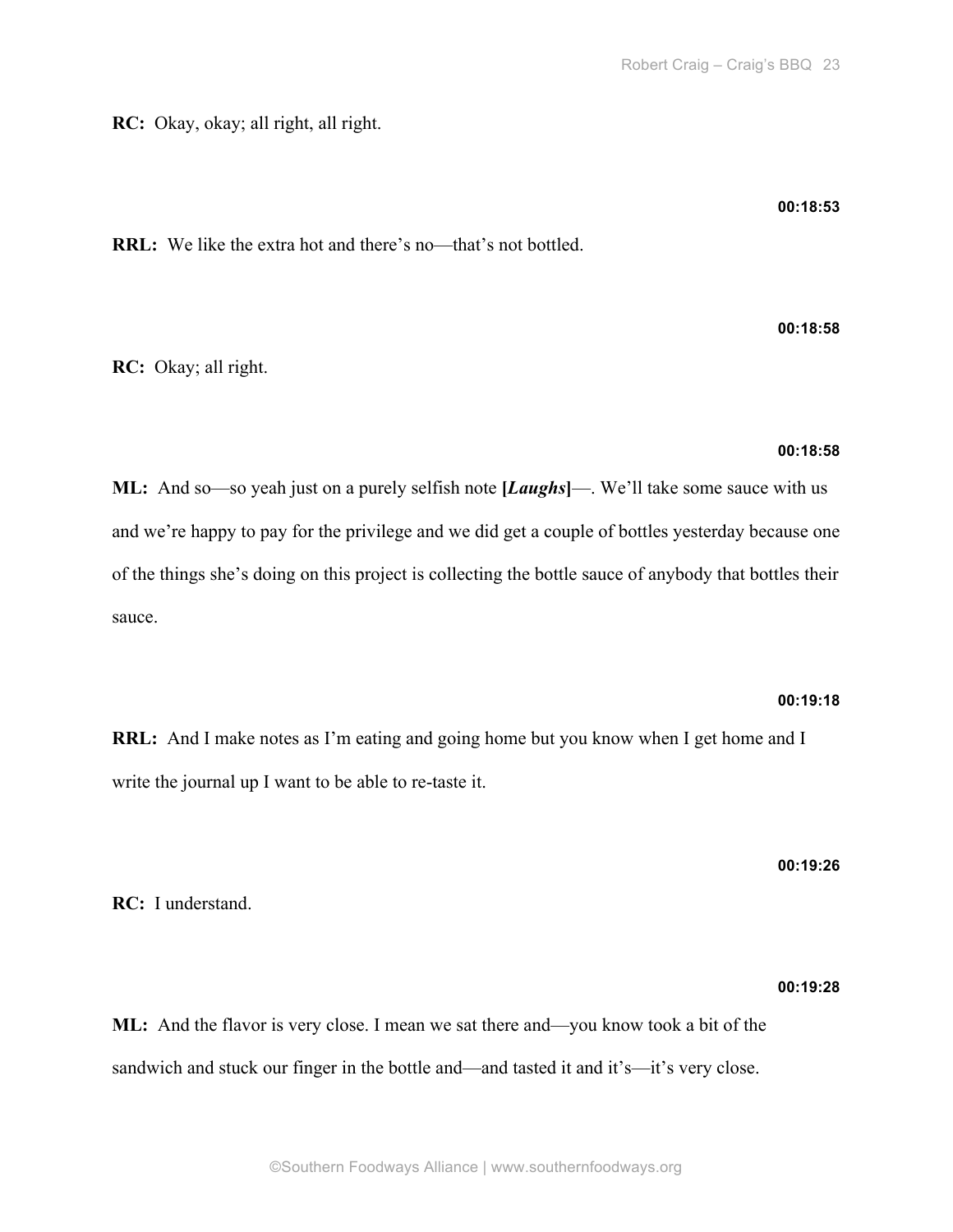**00:19:37**

|     | RC: Okay.                                                                                                   |
|-----|-------------------------------------------------------------------------------------------------------------|
|     | 00:19:37<br>ML: But as I told her, it's—it's like living water, you know. But I want—I want the true sauce. |
|     | 00:19:49<br><b>RC:</b> Where is $-$ ? [ <i>Laughs</i> ]                                                     |
|     | 00:19:53<br>ML: So but yeah; I've-I've loved the restaurant for many, many years.                           |
|     | 00:19:57<br>RC: Thank you very much.                                                                        |
| my- | 00:19:57<br>ML: And like I say, for a long time I was living out of State and so this was you know this was |
|     | 00:20:05<br>RC: Highlight of your trip, huh? Well thank you.                                                |

**00:20:05**

**ML:** When I would head back home.

# **RC:** Okay.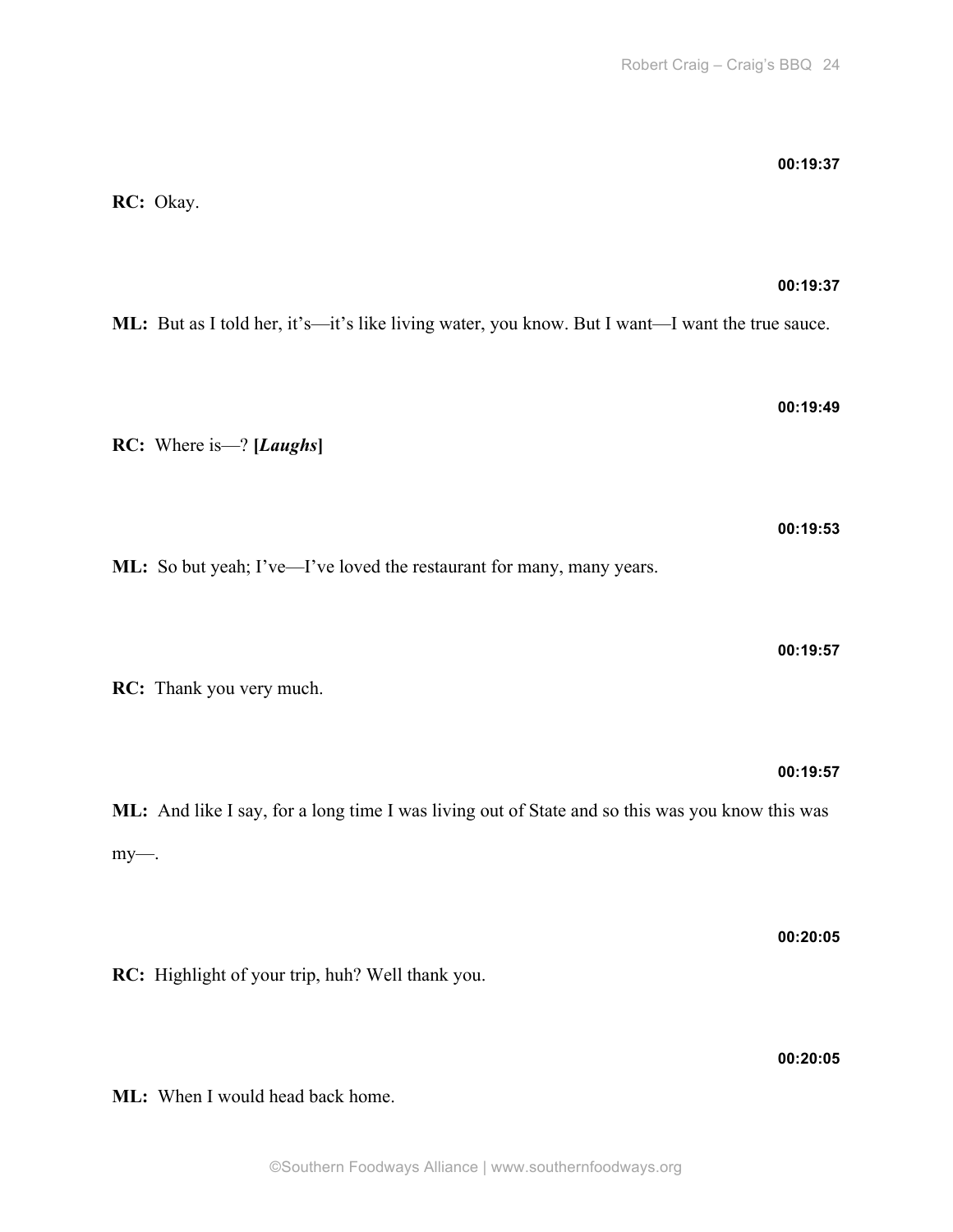# **00:20:08**

**RRL:** Do you have any stories or recollections about the restaurant or your dad or mom or the sauce that you'd like to share?

# **00:20:17**

**RC:** You said this—oh, God; do—do we have time?

# **00:20:21**

**RRL:** We've got plenty of time. We're not even going to run out of tape. It just—it just keeps going, so—.

# **00:20:26**

**RC:** Oh Lord; I'll tell you. I—actually I mean I owe it all to my dad. I mean I—you know he was mentioning the biblical, the Rivers of Water, I feel like Timothy really following Paul and my—my dad, he's—he was the master of this thing, the whole you know operation and I'm just—Timothy was educated by Paul as to what was going on in terms of leading the people. And that's just how I've—you know I've told millions—millions of people that I'm humbled you know because my dad, he basically being honest and candid, he started when you know when it wasn't really a good time for a brother you know to be starting a business. **[***Laughs***]**

**00:21:06**

**RRL:** Right; right.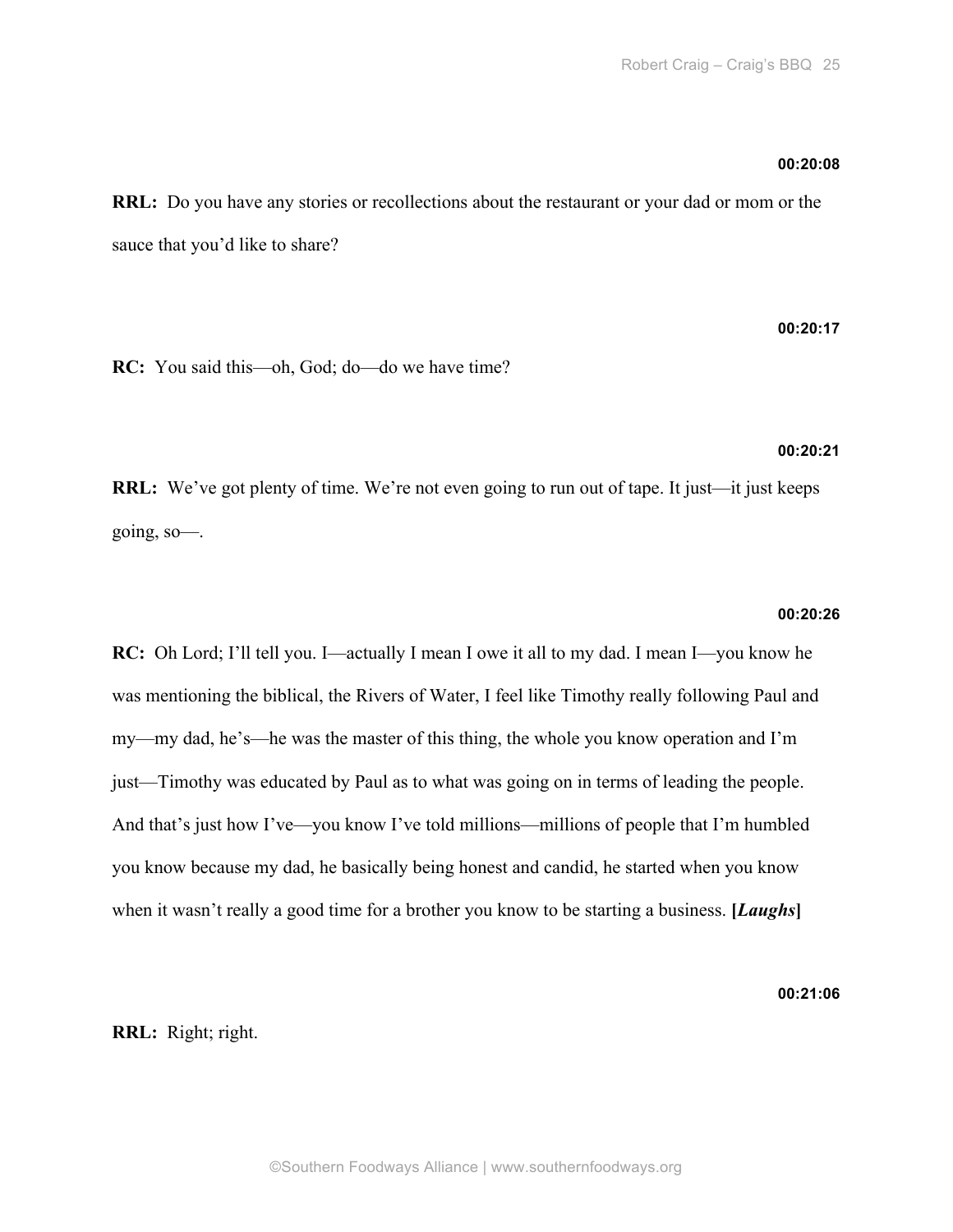#### **00:21:07**

**RC:** And so he—he you know he—he was—he was humble enough to where the good Lord saw his vision, he saw his spirit, he saw how humble he was in terms of how he wanted to treat people, and how he—he valued and loved this city and the Lord just elevated him to bless his restaurant and basically blessed everything he touched, because the people that he came in contact with always said he never met a stranger. And as I tell people, if I can just basically be half of what he was then I think I'll do all right you know.

# **00:21:40**

But as far as we—the trip we took to Washington, DC, I mean my dad, I mean if he was still here he would tell you that all the Senators, you know at that time, President Bill Clinton was in office, and my dad was giving kudos to him and of course Edwards, he was Senator Edwards; he was giving kudos. I mean my dad thought he had really actually slipped on into the Golden Gates back in '98 because he felt like that you know it was just unbelievable you know that we were there and because he had always heard that we could get there but he—he didn't never feel like in his lifetime that he would get there. And of course like I say his health began to kind of deteriorate and so I told him; I said dad, if you want to go there I'll—man if I have to push you all around that place, dad, I'll—I'll—.

**00:22:25**

**ML:** And you—you did.

**00:22:24**

# **RC:** Yeah. **[***Laughs***]**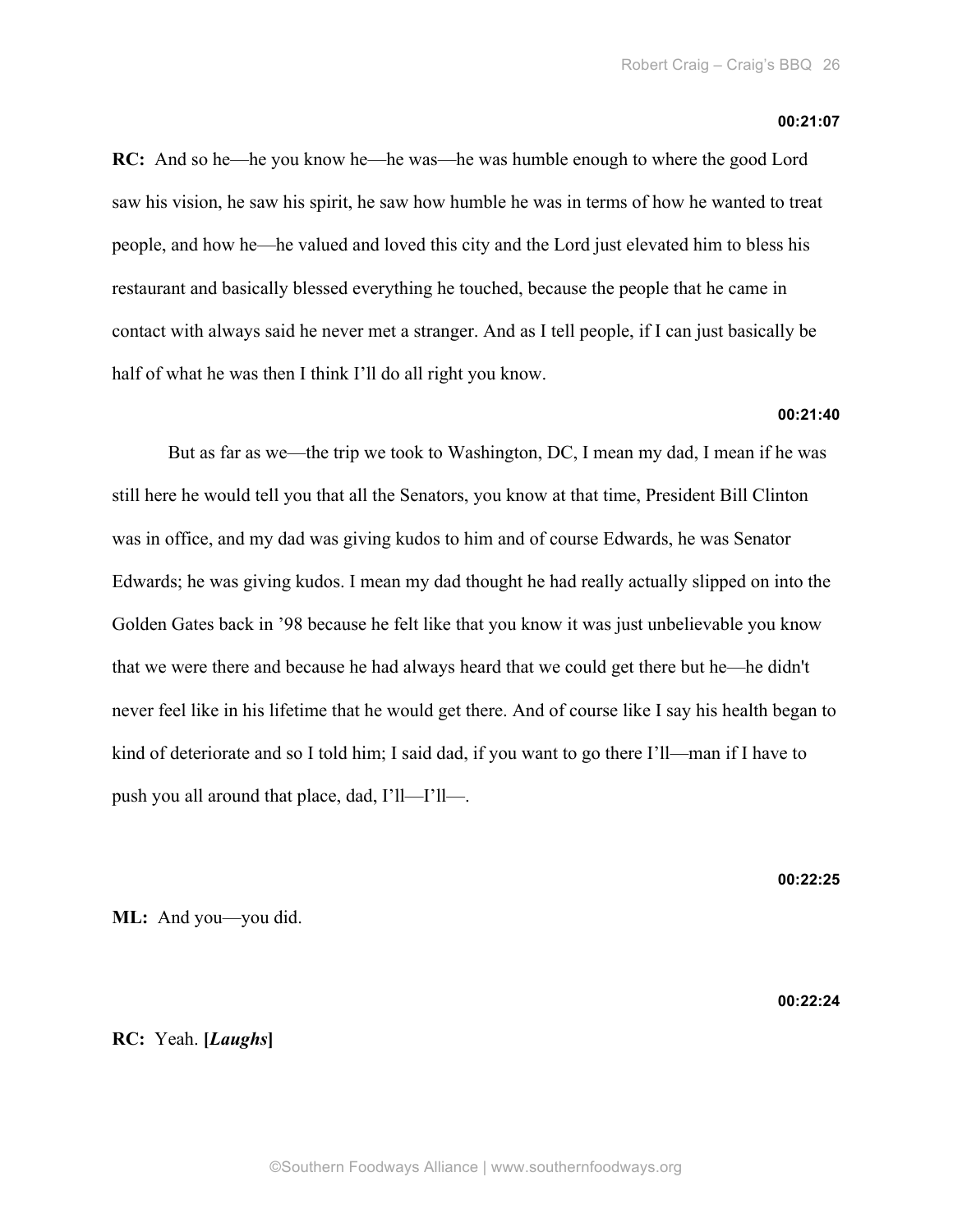## **00:22:25**

**ML:** Yeah; you did. I was curious—again, excuse me, but what about for you that trip; did it did it change or—or enhance any way your appreciation for what your father and mother had built?

#### **00:22:46**

**RC:** Mr. Luster, you—you can't imagine. I mean I—I had it not really—or had it not been for my folks, my mom and dad, man I—I wouldn't be here, number one. And two, I just can't imagine how you know all of this would have even cultivated.

**ML:** But I just wanted you know I mean to see the business—

**00:23:09**

**00:23:06**

**RRL:** Celebrated that way.

# **00:23:11**

**ML:** —do well and prosper in De Valls Bluff is one thing; to see it celebrated as *the outstanding barbecue restaurant from the Delta* on the Mall in Washington, DC, I just—it seemed like that would—that would—.

# **00:23:29**

**RC:** Really what—out of the whole trip and the days that we were there, what done my heart more good is seeing what my dad had really worked for, what he prayed for, what he was hoping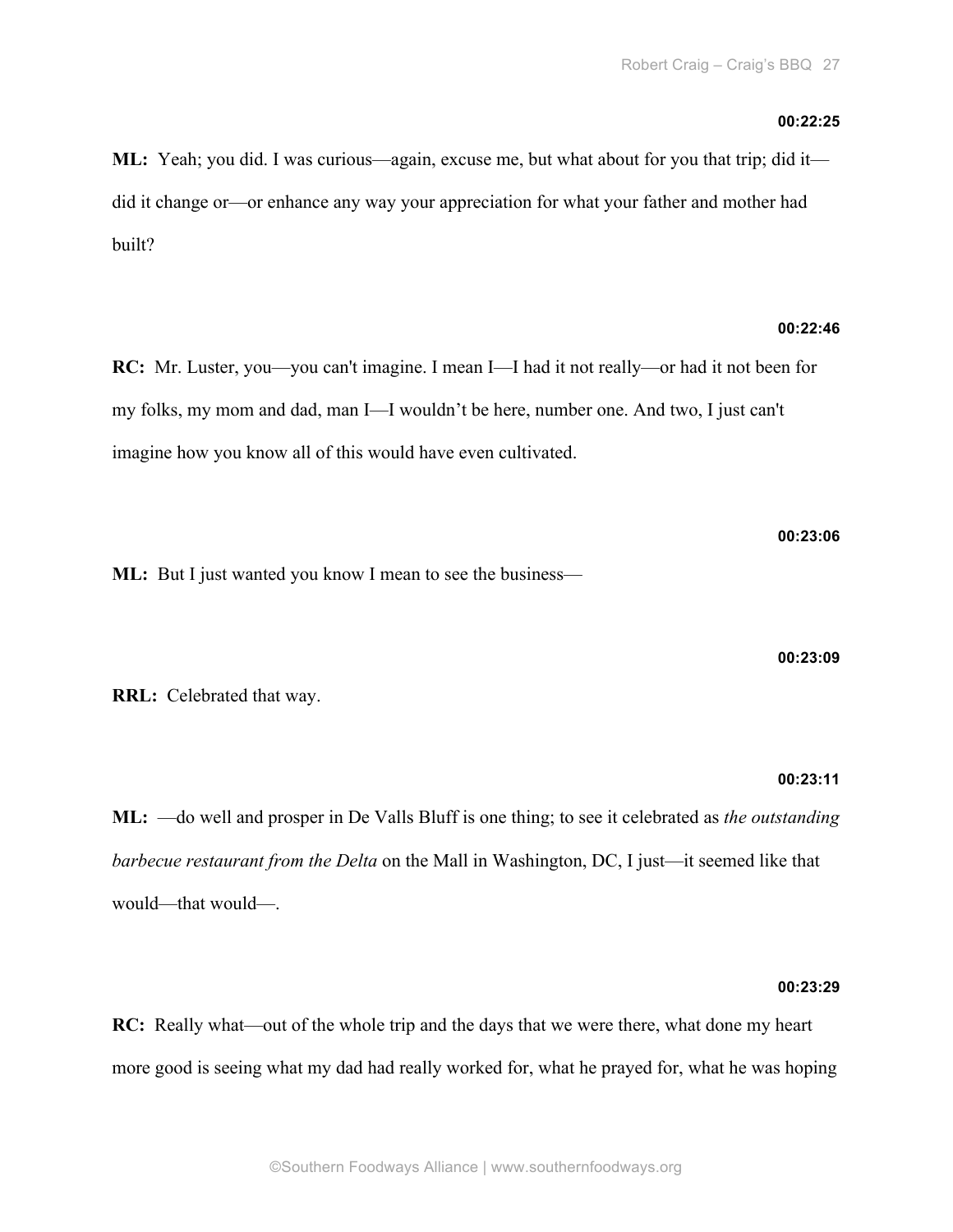that would come to fruition, that did my heart more good to see him get—to see some evidence of—of his labor, because again, as I alluded to, when he started out a nickel was a nickel and a dime was a dime. **[***Laughs***]** You know and he didn't—basically he didn't have anything; he didn't have any you know—no college education. He didn't have—all he had was hard knocks. He started out you know basically trying to make a living for my mom and I and our family and you know then again through the help of the Lord, he was able to do that.

# **00:24:14**

**ML:** Well the other question that I wondered about, you know it's always been a two-stop trip to Du Valls Bluff for me, your side of the street and the other side. **[***Laughs***]**

**RC:** Thank you; thank you.

#### **00:24:26**

**00:24:25**

**ML:** To go over there and get some pie. Is there—is there any kind of relationship between the two businesses?

# **00:24:30**

**RC:** Yeah; I would say there is. We—we've—we've had a good close family relationship with Joyce Sirat to where my dad basically if he was still here he would say that he's—she's his daughter because her dad and—and my dad were probably about the best of buddies.

# **00:24:50**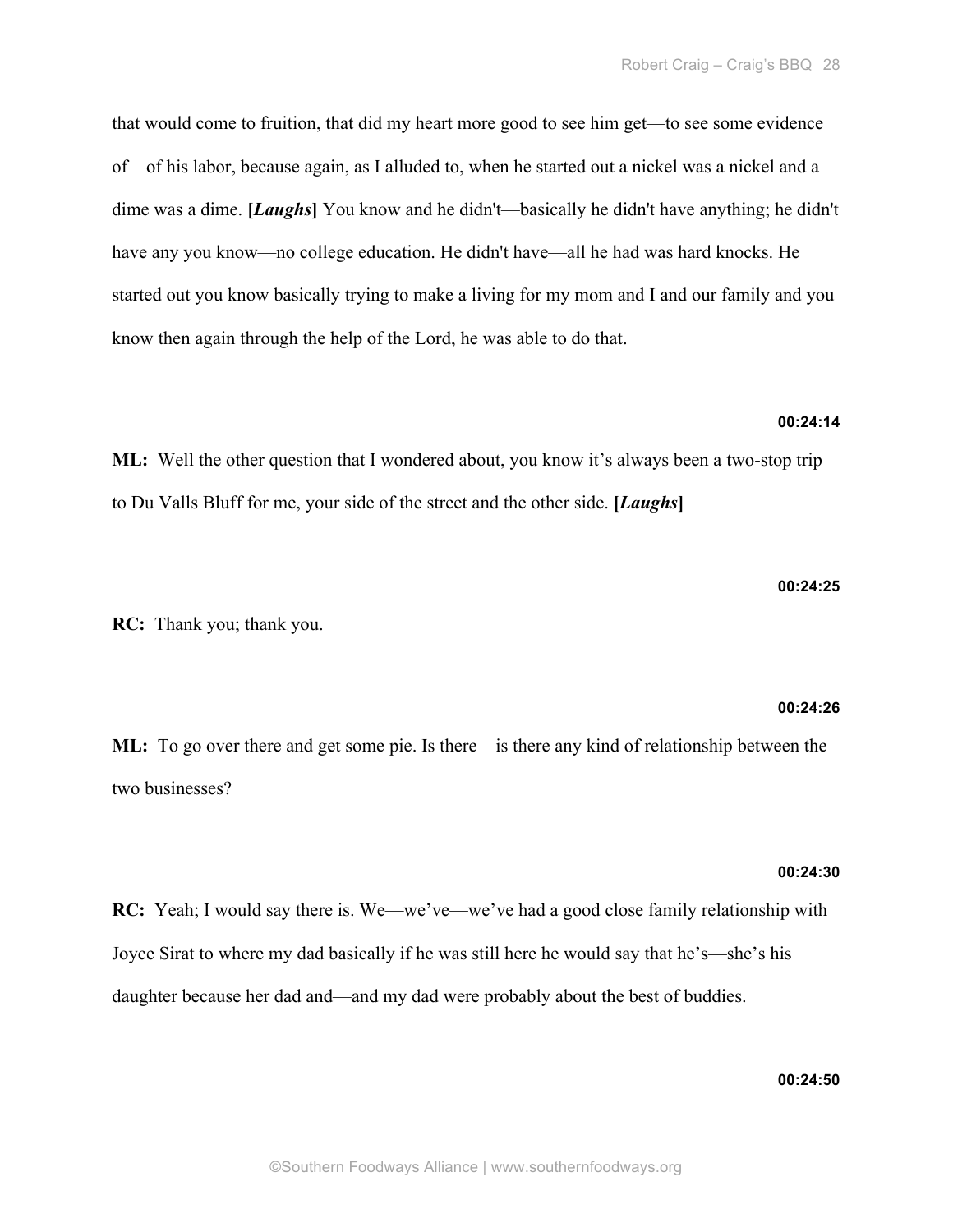**ML:** Is that who—is that who runs the Pie—?

# **00:24:52**

**RC:** Yes; well her mom actually runs the pie shop, a lady named Mary—Mary Thomas, uh-huh. She actually runs the pie shop but is real instrumental even in the pie shop, yeah.

# **00:25:03**

**ML:** Uh-hm; well even those gospel singers you know that were in there yesterday, like I say they were—they had you know like convention badges pinned on them you know.

## **00:25:10**

**RC:** Is that right?

#### **00:25:13**

**ML:** Hi; my name is Joe—kind of things and—and the guy who was obviously the manager you know and driving the bus and all that, he was—he said well y'all go ahead and order. I'm going to run across the street and get some—. **[***Laughs***]**

## **00:25:30**

**RC:** But yeah; the trip itself, Mr. Luster, like I say, if—seeing my dad, seeing his eyes light up as—as to where he was in Washington, DC, seeing him how overjoyed he was to be riding in a bus, riding in an airplane, coming from Maryland to DC, because I even asked—I hadn't been up in that part of country, and I asked him. I said dad; where is DC? And at that time Maryland you just basically walked across a bridge and you were in DC. And you know here I am you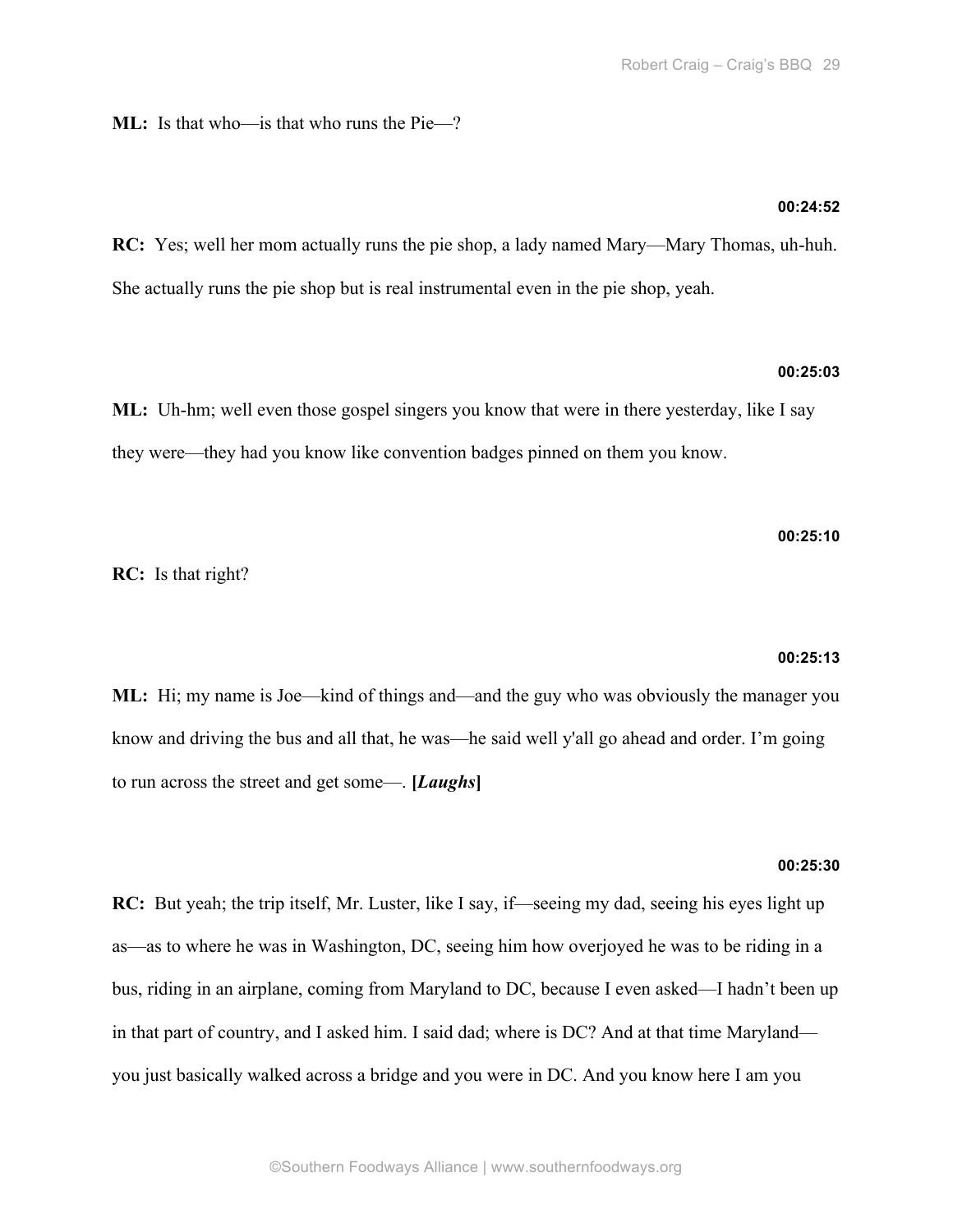know come through high school, junior college, college and everything and didn't know Maryland from DC; wow. I mean you know [*Laughs*] where was I in History and Civic class? **[***Laughs***]**

**ML:** Yeah; I thought New Jersey was a city in New York. **[***Laughs***]**

**RC:** So but yeah; just—

# **ML:** You know obviously it was a great trip. My first time—not to be in DC, but the first time to be at that Festival and—and yeah; it was—I don't remember that name, the duck call maker from Stuttgart was there, Rice—Rice. We still get—that's that call sitting on the shelf.

**RC:** Uh-hm.

**00:26:33**

**00:26:31**

**RRL:** Do you have any brothers or sisters?

**00:26:34**

**RC:** I do not; no. As a matter of fact, the second generation of Craig(s) is myself and a gentleman named LT Craig.

# **00:26:06**

**00:26:11**

**00:26:13**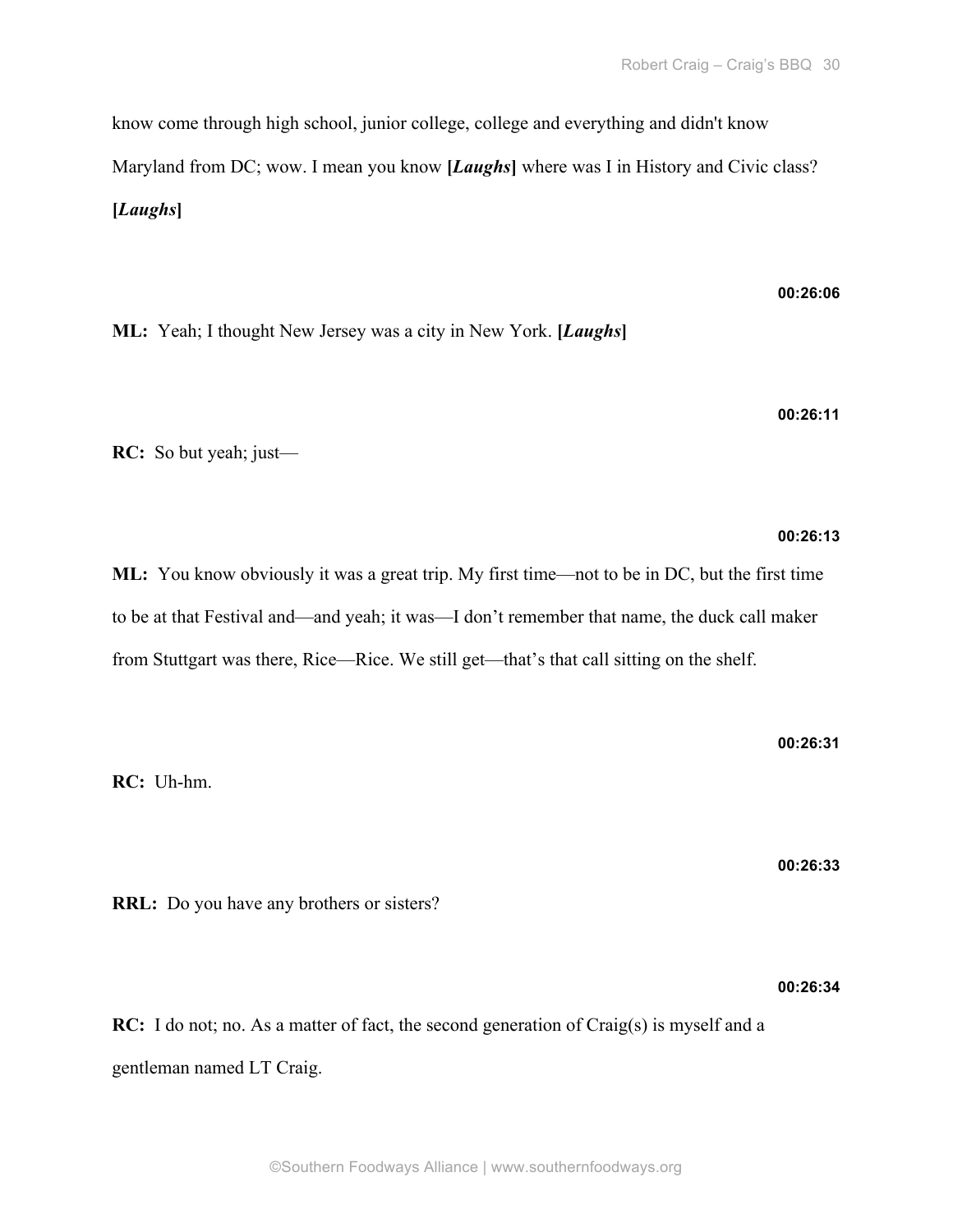| <b>RRL:</b> And is he your-?                                                | 00:26:41 |
|-----------------------------------------------------------------------------|----------|
| RC: He's my first cousin.                                                   | 00:26:45 |
| RRL: Your first cousin?                                                     | 00:26:46 |
| RC: Uh-huh; we're the two brothers' children.                               | 00:26:45 |
| RRL: And do y'all share in the business?                                    | 00:26:48 |
| RC: Yes; we do. Yeah; we actually own the business.                         | 00:26:49 |
| RRL: And has your family—your daughter and your son shown any interest in—? | 00:26:52 |

# **00:26:56**

**RC:** Well that one over there, she's my baby girl, and I would say she—her name is Jesmire but that's really Robert, Jr. because **[***Laughs***]**, she's—she's more like me than any of my three kids.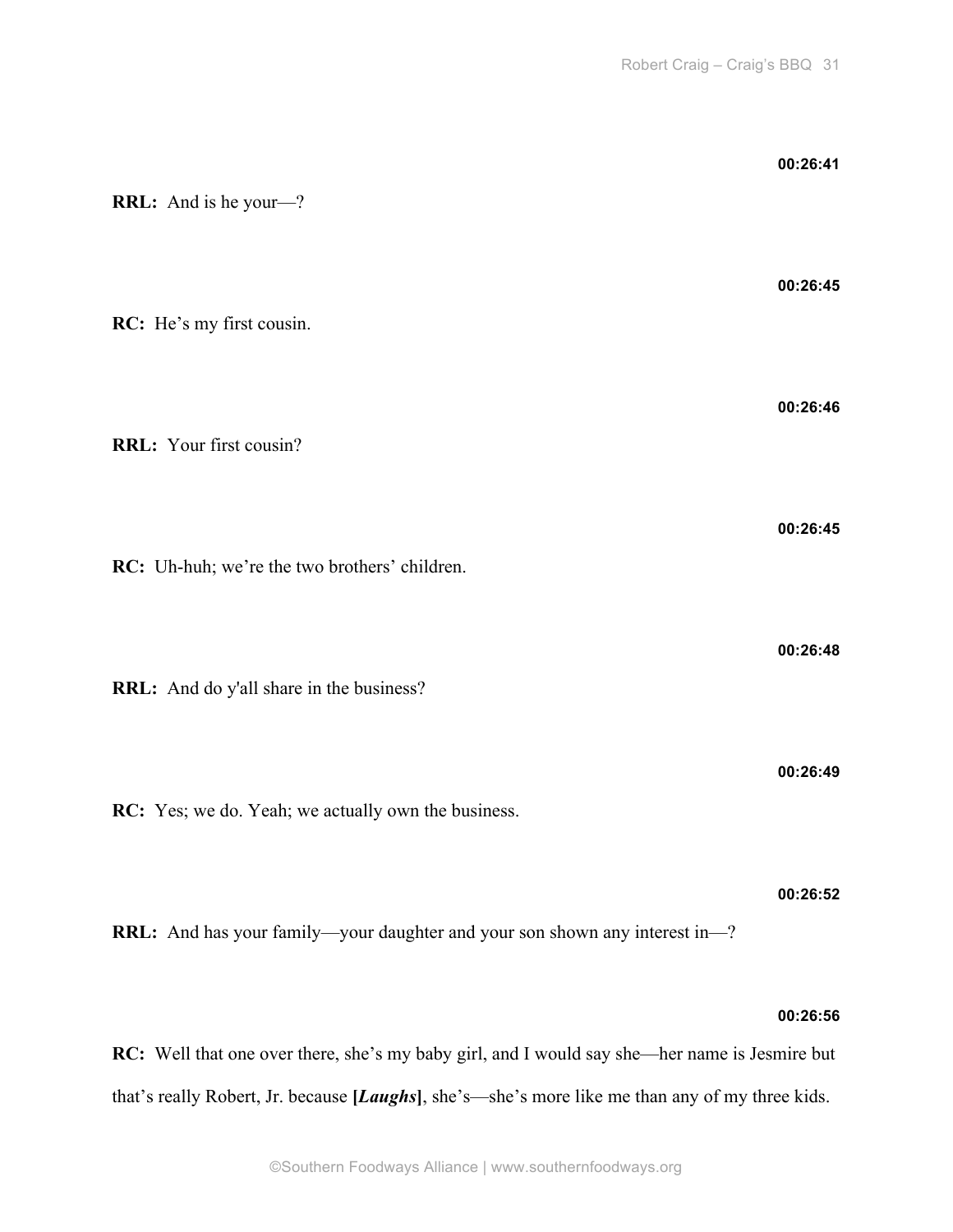She loves people. She loves to run her chops and she's—actually well she has the old man beat when it comes to academics. She's—she's you know an A, B-student. I mean she's—I'm proud of her.

**RRL:** Wonderful.

#### **00:27:21**

**00:27:21**

**RC:** Yeah; she's—she—she does well in school and she's real scholastic and real athletic and so I'm proud of her.

### **00:27:30**

**RRL:** You thinking she—she might have a little bit of barbecue in her blood?

#### **00:27:34**

**RC:** Well she's got a little barbecue head-wise. Now she won't—I don't know about the labor you know. **[***Laughs***]** She may be a little rusty when it comes to the labor because if her—if her labor—if her labor is—if her labor is anything compared to the labor here at home she needs a little tweaking. **[***Laughs***]**

**00:27:56**

**RRL:** We'll just have to send her to Washington, DC again so she can—.

**00:27:58**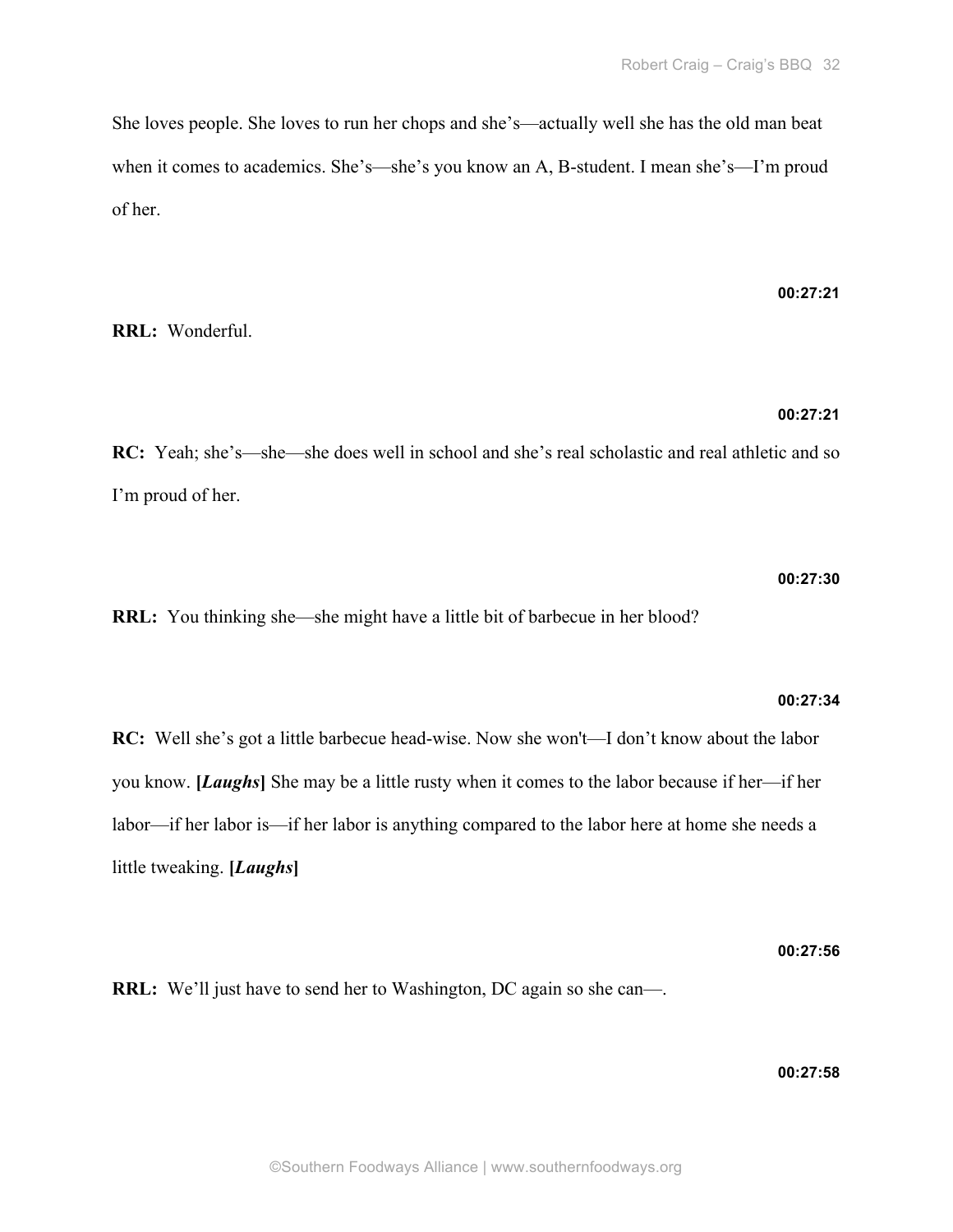**RC:** Well maybe that will spark a little light under her. **[***Laughs***]** That might create a little spark for her.

# **00:28:07**

**00:28:18**

**00:28:22**

**00:28:22**

**00:28:25**

**ML:** Well what do you want—what do you want to get done? You want to—?

# **00:28:11 RRL:** I want to go over and take some pictures. I'd love to get some pictures in the kitchen of the food preparation if that would be all right?

**RC:** Yeah; yeah would you like to say Joyce and—meet Joyce and Jerry?

**RRL:** I would; I would.

**ML:** They—like I said, they were just slammed yesterday.

**RC:** Okay.

**00:28:25**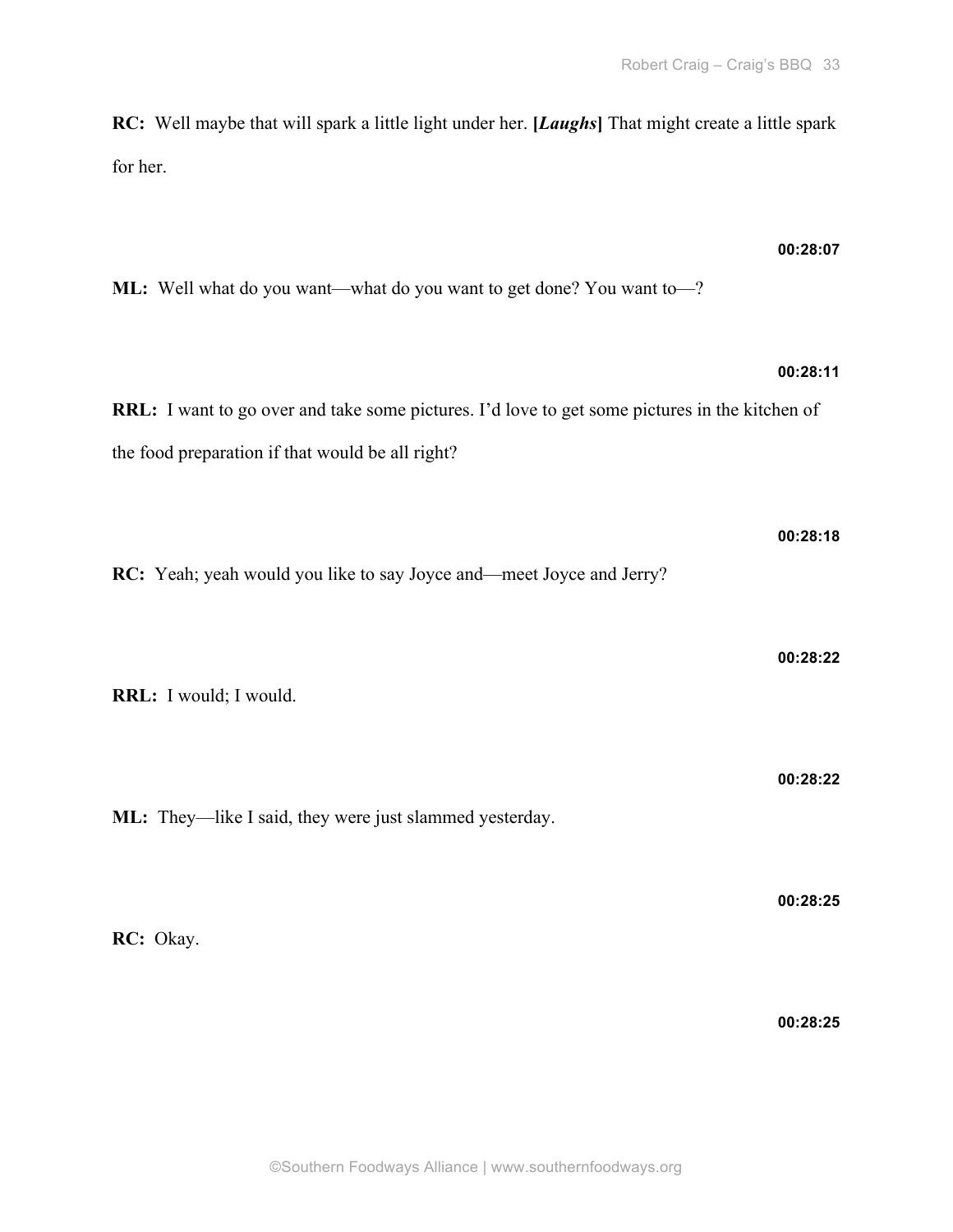**RRL:** Yeah; we went and—you know I was—we didn't have the right phone number and so we just kind of showed up you know and I—I didn't figure that I'd—I'd get to visit with them but they were slammed. I'd love to get to visit with them today and—.

**RC:** No; Joyce is kind of like me. She—you don't have to have no two-week notice.

**00:28:42**

**00:28:38**

**RRL:** Okay.

**00:28:43**

**RC:** I mean she—she loves to run her—. **[***Laughs***]**

#### **00:28:46**

**ML:** Oh I got just a—. Well I just—this lady said—and obviously it was somebody who was very familiar with the restaurant and eaten there a great deal, and she had a long order that she was turning in that she was getting for a bunch of folks. And I noticed that on several of her orders she was ordering light sauce. And we got to talking about that and she said well that probably means not very much sauce. And I said well, but on the other sandwich she said hot sauce. So do people call the mild sauce light sauce?

# **00:29:20**

**RC:** They do. And you know some people like it, like myself personally, I like my saturated.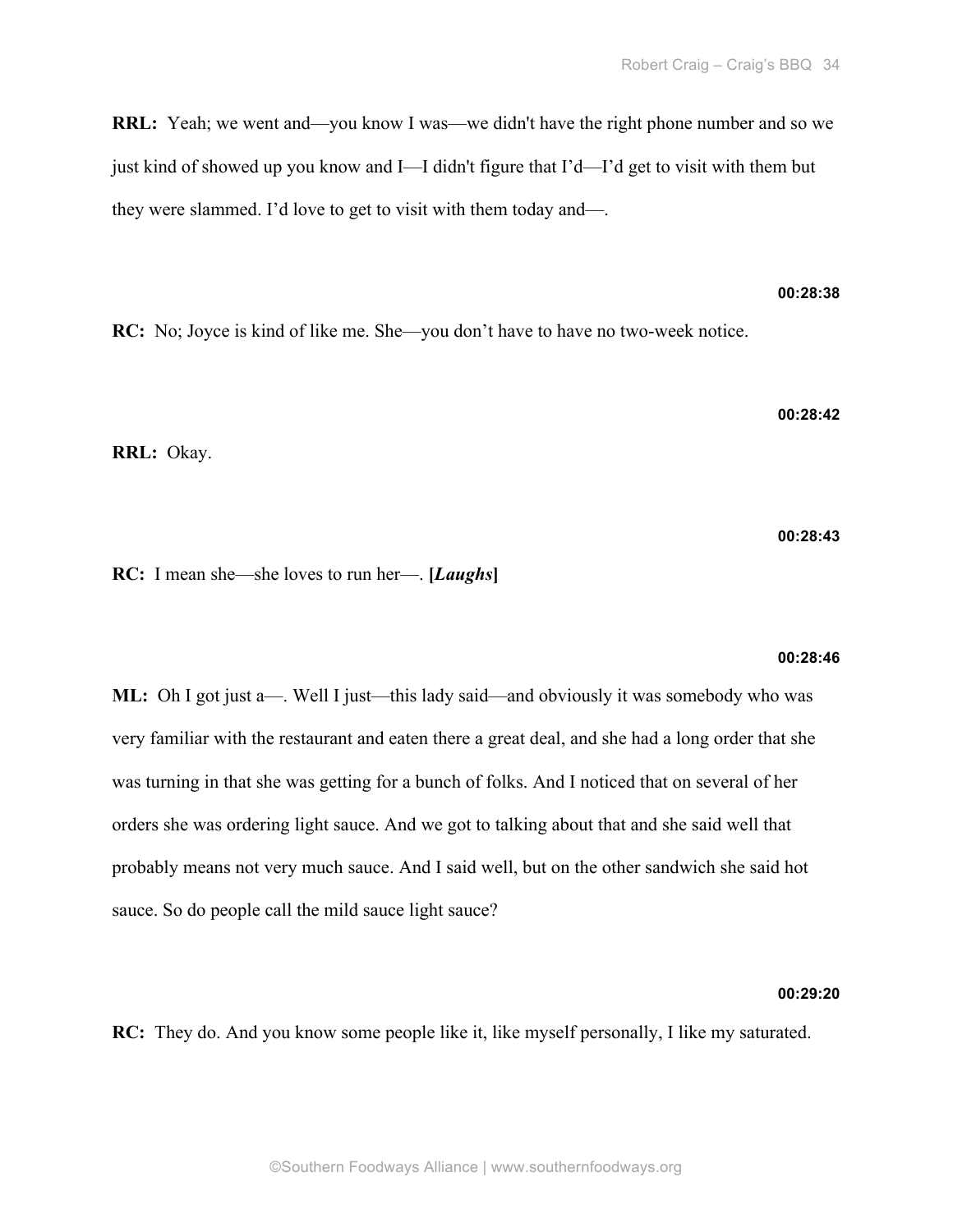**00:29:24**

| 00:29:26<br>RC: There's others that's like almost a dry sandwich like a dry rub on the ribs.         |  |
|------------------------------------------------------------------------------------------------------|--|
|                                                                                                      |  |
| 00:29:31<br>ML: So it's both. They want it mild and not much of it?                                  |  |
| 00:29:34                                                                                             |  |
| RC: Right; yeah like my daughter. I mean I think she's almost—she likes hers a little dry. But       |  |
| me personally, the more the merrier.                                                                 |  |
| 00:29:40                                                                                             |  |
| Male: I like it dripping in my lap. [Laughs]                                                         |  |
| 00:29:42                                                                                             |  |
| RC: Oh boy; the more the merrier.                                                                    |  |
| 00:29:43                                                                                             |  |
| RRL: There's a reason you have those wrappers. They hold that bottom of that sandwich just<br>right. |  |
|                                                                                                      |  |
| 00:29:49                                                                                             |  |
| ©Southern Foodways Alliance   www.southernfoodways.org                                               |  |

**RRL:** I do, too.